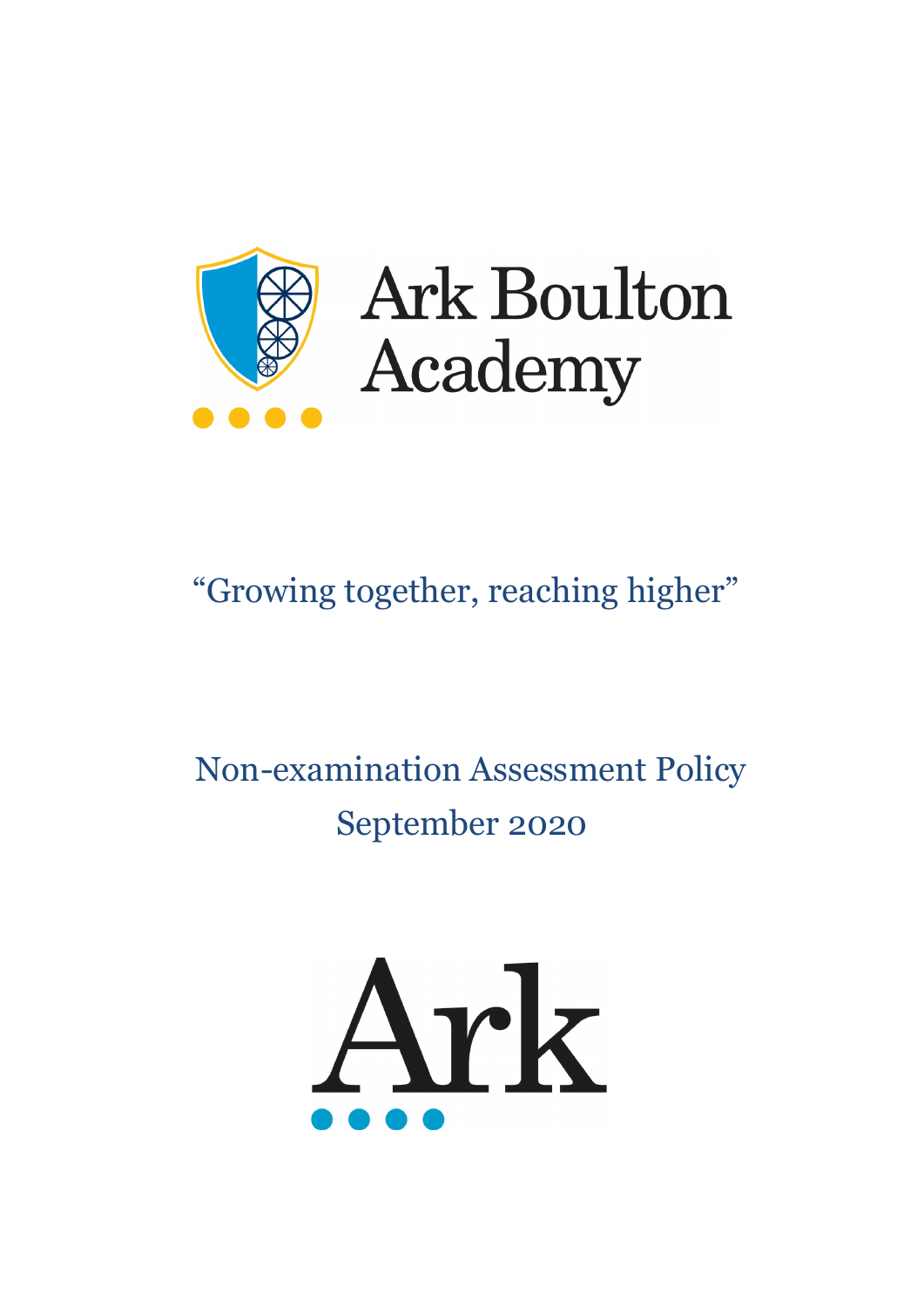# Information

# **Named personnel with designated responsibility for policy**

| Academic<br>year | Designated Senior<br>person | <b>Deputy</b><br>Designated<br>Senior person | Nominate<br>Governor | Chair of<br>Governors |
|------------------|-----------------------------|----------------------------------------------|----------------------|-----------------------|
| 2019/20          | Daniel Richards             | Farzana Ahmed                                |                      |                       |

#### **Policy review dates**

| <b>Review Date</b> | Changes made | By whom         |
|--------------------|--------------|-----------------|
| December<br>2020   | Updated      | Daniel Richards |

# **Key Staff involved in the conduct of non-examination assessments**

| Role                                       | $\text{Name(s)}$                  |
|--------------------------------------------|-----------------------------------|
| Head of Centre                             | Daniel Richards                   |
| Exams officer line manager (senior leader) | Farzana Ahmed                     |
| Exams officer                              | Qudsiyyah Qureshi                 |
| <b>SENCO</b>                               | Pawel Ptak                        |
| Senior Leader(s)                           | Caroline Entwistle, Farzana Ahmed |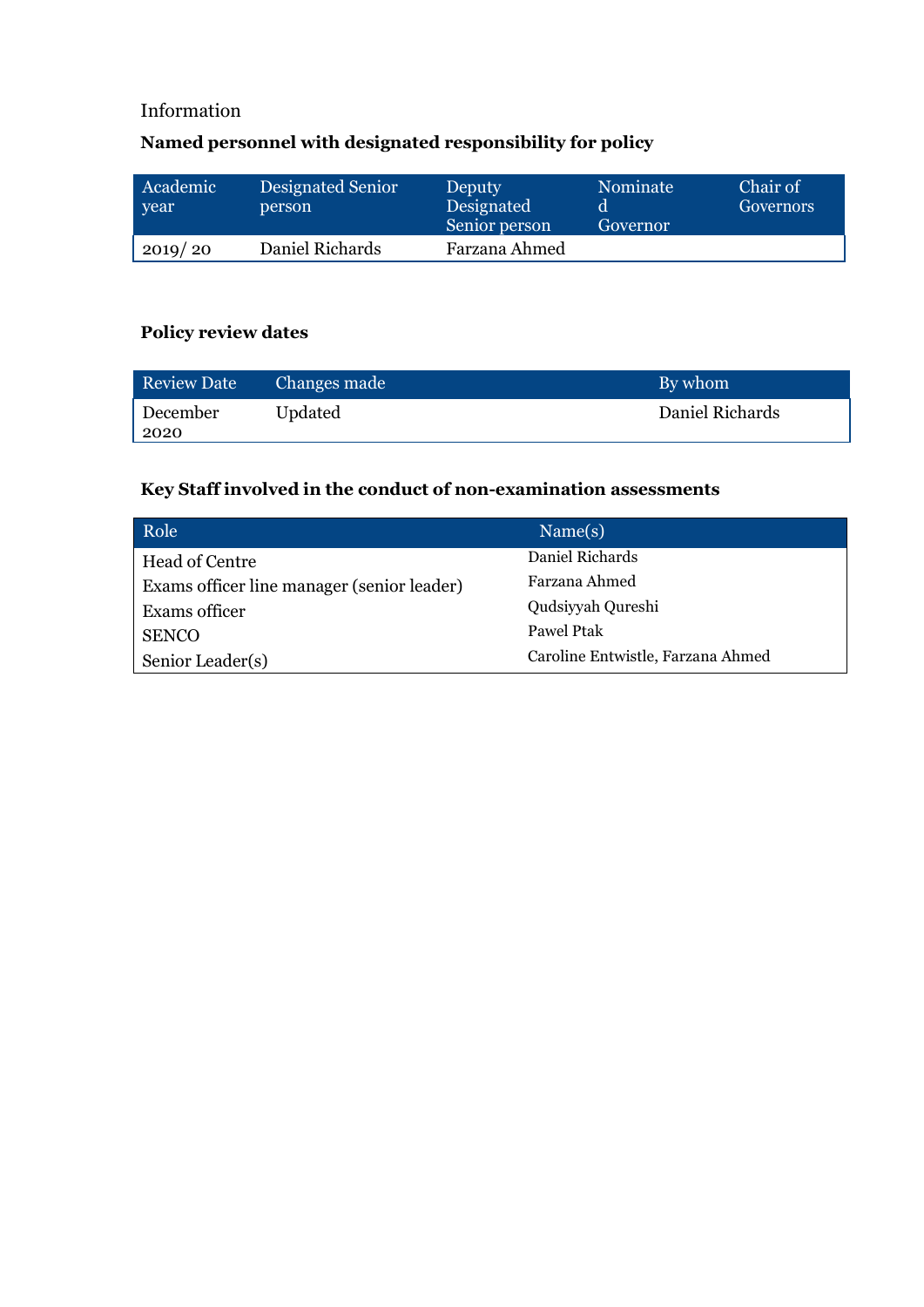# **Contents**

| Key staff involved in the conduct of non-examination assessments  Error! Bookmark not<br>defined. |
|---------------------------------------------------------------------------------------------------|
|                                                                                                   |
|                                                                                                   |
|                                                                                                   |
| Procedures for planning and managing non-examination assessments identifying staff roles and      |
|                                                                                                   |
|                                                                                                   |
|                                                                                                   |
|                                                                                                   |
|                                                                                                   |
|                                                                                                   |
|                                                                                                   |
|                                                                                                   |
|                                                                                                   |
|                                                                                                   |
|                                                                                                   |
|                                                                                                   |
|                                                                                                   |
|                                                                                                   |
|                                                                                                   |
|                                                                                                   |
|                                                                                                   |
|                                                                                                   |
|                                                                                                   |
|                                                                                                   |
|                                                                                                   |
|                                                                                                   |
|                                                                                                   |
|                                                                                                   |
|                                                                                                   |
|                                                                                                   |
| Spoken Language Endorsement for GCSE English Language specifications designed for use in          |
|                                                                                                   |
| Management of issues and potential risks associated with non-examination assessments 15           |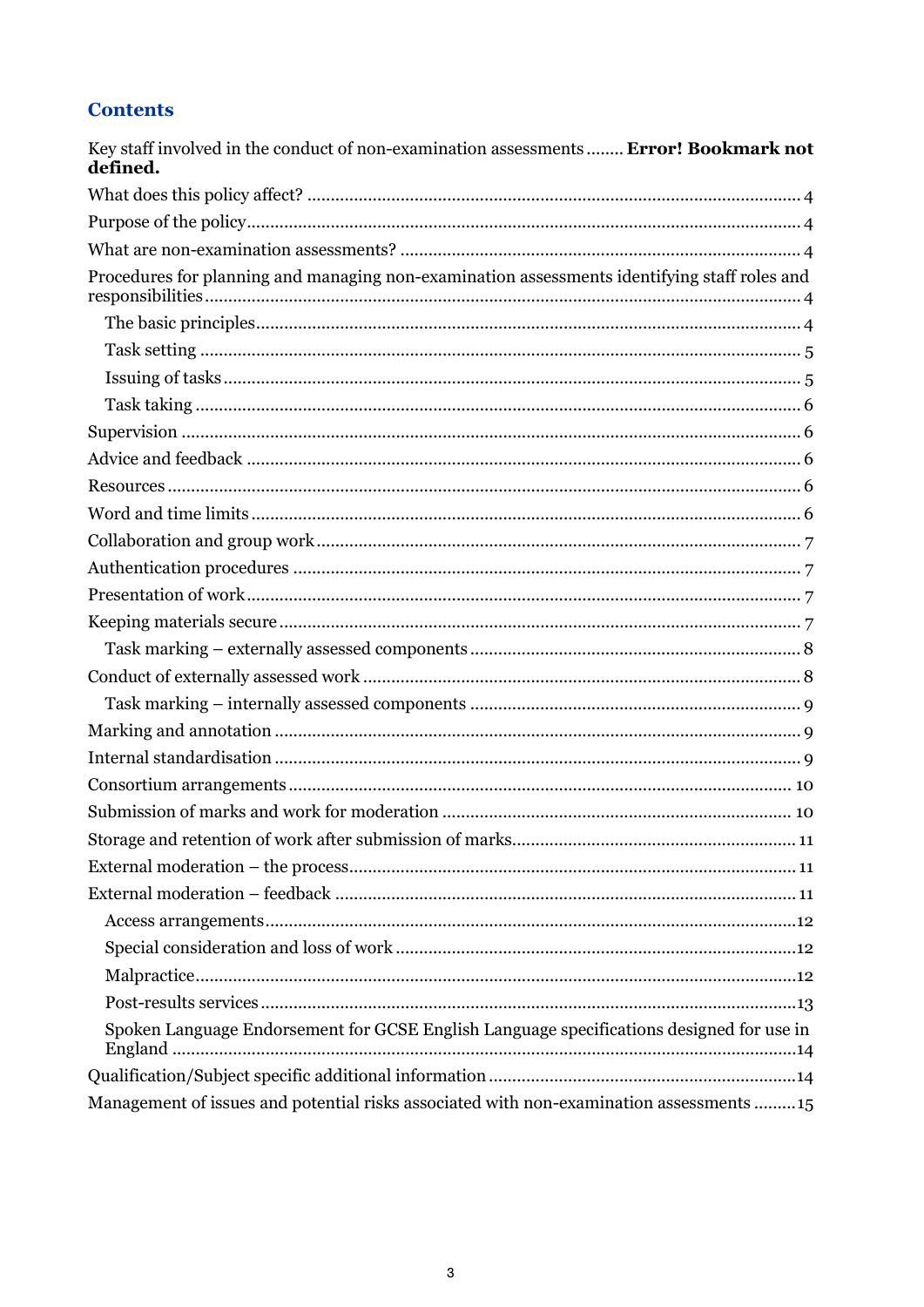# <span id="page-3-0"></span>**What does this policy affect?**

#### This policy affects the delivery of subjects of GCSE qualifications which contain a component(s) of non-examination assessment.

The regulator's definition of an examination is very narrow. In effect, any type of assessment that is not 'externally set and taken by candidates at the same time under controlled conditions' is classified as nonexamination assessment (NEA). 'NEA' therefore includes, but is not limited to, internal assessment. Externally marked and/or externally set practical examinations taken at different times across centres are classified as 'NEA'.

(JCQ [Instructions for conducting non-examination assessments](http://www.jcq.org.uk/exams-office/non-examination-assessments)*,* Foreword)

This publication is further referred to in this policy a[s NEA](http://www.jcq.org.uk/exams-office/non-examination-assessments)

#### <span id="page-3-1"></span>**Purpose of the policy**

#### The purpose of this policy, as defined by JCQ, is to

- cover procedures for planning and managing non-examination assessments
- define staff roles and responsibilities with respect to non-examination assessments
- manage risks associated with non-examination assessments

The policy will need to cover all types of non-examination assessment. [\(NEA](http://www.jcq.org.uk/exams-office/non-examination-assessments) 1)

#### <span id="page-3-2"></span>**What are non-examination assessments?**

Non-examination assessments measure subject-specific knowledge and skills that cannot be tested by timed written papers.

There are three assessment stages and rules which apply to each stage. These rules often vary across subjects. The stages are:

- task setting;
- task taking;
- <span id="page-3-3"></span>• task marking. [\(NEA](http://www.jcq.org.uk/exams-office/non-examination-assessments) 1)

#### **Procedures for planning and managing non-examination assessments identifying staff roles and responsibilities**

#### <span id="page-3-4"></span>**The basic principles**

#### **Head of centre**

- Returns a declaration (managed as part of. the National Centre Number Register annual update) to confirm awareness of, and that relevant centre staff are adhering to, the latest version of [NEA](http://www.jcq.org.uk/exams-office/non-examination-assessments)
- Ensures the centre's Non-examination Assessment Policy is fit for purpose
- Ensures the centre's Internal Appeals Procedures clearly detail the procedure to be followed by candidates (or their parents/carers) appealing against internal assessment decisions (centre assessed marks) and requesting a review of the centre's marking

#### **Senior leaders**

- Ensure the correct conduct of non-examination assessments (including endorsements) which comply with [NEA](http://www.jcq.org.uk/exams-office/non-examination-assessments) and awarding body subject-specific instructions
- Ensure the centre-wide calendar records assessment schedules by the start of the academic year

#### **Quality assurance (QA) lead/Lead internal verifier**

• Confirms with subject heads that appropriate awarding body forms and templates for nonexamination assessments (including endorsements) are used by teachers and candidates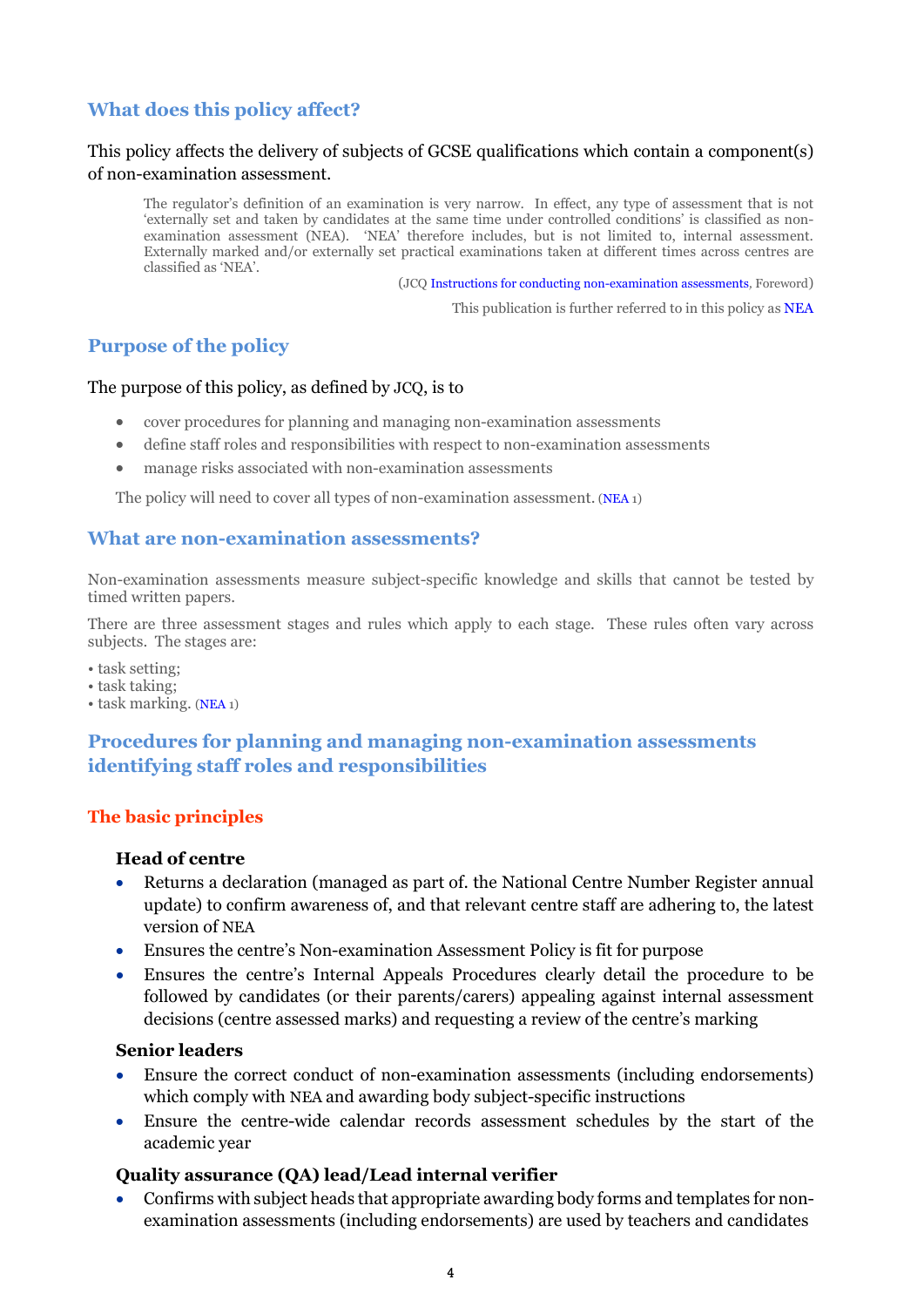- Ensures appropriate procedures are in place to internally standardise/verify the marks awarded by subject teachers in line with awarding body criteria
- Ensures appropriate centre-devised templates are provided to capture/record relevant information given to candidates by subject teachers
- Ensures appropriate centre-devised templates are provided to capture/record relevant information is received and understood by candidates
- Where not provided by the awarding body, ensures a centre-devised template is provided for candidates to keep a detailed record of their own research, planning, resources etc.

#### **Subject head/lead**

- Ensures subject teachers understand their role and responsibilities within the nonexamination assessment process
- Ensures [NEA](http://www.jcq.org.uk/exams-office/non-examination-assessments) and relevant awarding body subject specific instructions are followed in relation to the conduct of non-examination assessments (including endorsements)
- Works with the QA lead/Lead internal verifier to ensure appropriate procedures are followed to internally standardise/verify the marks awarded by subject teachers

#### **Subject teacher**

- Understands and complies with the general instructions as detailed in [NEA](http://www.jcq.org.uk/exams-office/non-examination-assessments)
- Where these may also be provided by the awarding body, understands and complies with the awarding body's specification for conducting non-examination assessments, including any subject-specific instructions, teachers' notes or additional information on the awarding body's website
- Marks internally assessed work to the criteria provided by the awarding body
- Ensures the exams officer is provided with relevant entry codes for subjects (whether the entry for the internally assessed component forms part of the overall entry code for the qualification or is made as a separate unit entry code) to the internal deadline for entries

#### **Exams officer**

- Signposts the annually updated JCQ publication [NEA](http://www.jcq.org.uk/exams-office/non-examination-assessments) to relevant centre staff
- Carries out tasks where these may be applicable to the role in supporting the administration/management of non-examination assessment

#### <span id="page-4-0"></span>**Task setting**

#### **Subject teacher**

- Selects tasks to be undertaken where a number of comparable tasks are provided by the awarding body OR designs tasks where this is permitted by criteria set out within the subject specification
- Makes candidates aware of the criteria used to assess their work

#### <span id="page-4-1"></span>**Issuing of tasks**

#### **Subject teacher**

- Determines when set tasks are issued by the awarding body
- Identifies date(s) when tasks should be taken by candidates
- Accesses set tasks in sufficient time to allow planning, resourcing and teaching and ensures that materials are stored securely at all times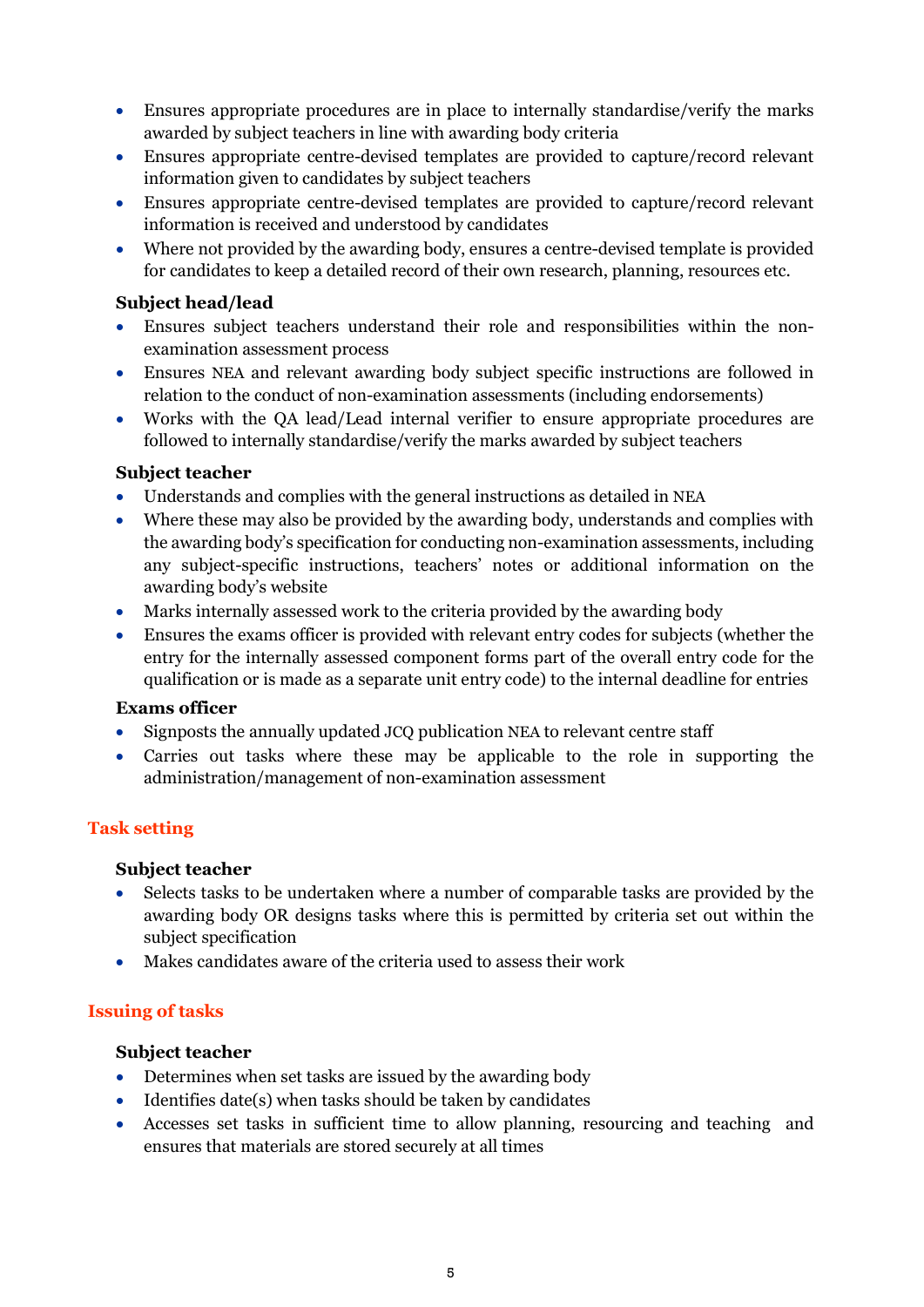# <span id="page-5-0"></span>**Task taking**

#### <span id="page-5-1"></span>**Supervision**

#### **Subject teacher**

- Checks the awarding body's subject-specific requirements ensuring candidates take tasks under the required conditions and supervision arrangements
- Ensures there is sufficient supervision to enable the work of a candidate to be authenticated
- Ensures there is sufficient supervision to ensure the work a candidate submits is their own
- Is confident where work may be completed outside of the centre without direct supervision, that the work produced is the candidate's own
- Where candidates may work in groups, keeps a record of each candidate's contribution
- Ensures candidates are aware of the current JCQ documents [Information for candidates](http://www.jcq.org.uk/exams-office/information-for-candidates-documents)  [non-examination assessments](http://www.jcq.org.uk/exams-office/information-for-candidates-documents) and [Information for candidates -](http://www.jcq.org.uk/exams-office/information-for-candidates-documents) Social Media
- Ensures candidates understand and comply with the regulations in relevant JCQ documents Information for candidates

#### <span id="page-5-2"></span>**Advice and feedback**

#### **Subject teacher**

- As relevant to the subject/component, advises candidates on relevant aspects before candidates begin working on a task
- Will not provide candidates with model answers or outlines/headings specific to the task
- When reviewing candidates' work, unless prohibited by the specification, provides oral and written advice at a general level to candidates
- Allows candidates to revise and re-draft work after advice has been given at a general level
- Records any assistance given beyond general advice and takes it into account in the marking or submits it to the external examiner
- Ensures when work has been assessed, candidates are not allowed to revise it

#### <span id="page-5-3"></span>**Resources**

#### **Subject teacher**

- Refers to the awarding body's specification and/or associated documentation to determine if candidates have restricted/unrestricted access to resources when planning and researching their tasks
- Ensures conditions for any formally supervised sessions are known and put in place
- Ensures appropriate arrangements are in place to keep the work to be assessed, and any preparatory work, secure between any formally supervised sessions, including work that is stored electronically
- Ensures conditions for any formally supervised sessions are understood and followed by candidates
- Ensures candidates understand that they are not allowed to introduce improved notes or new resources between formally supervised sessions
- Ensures that where appropriate to include references, candidates keep a detailed record of their own research, planning, resources etc.

## <span id="page-5-4"></span>**Word and time limits**

#### **Subject teacher**

• Refers to the awarding body's specification to determine where word and time limits apply/are mandatory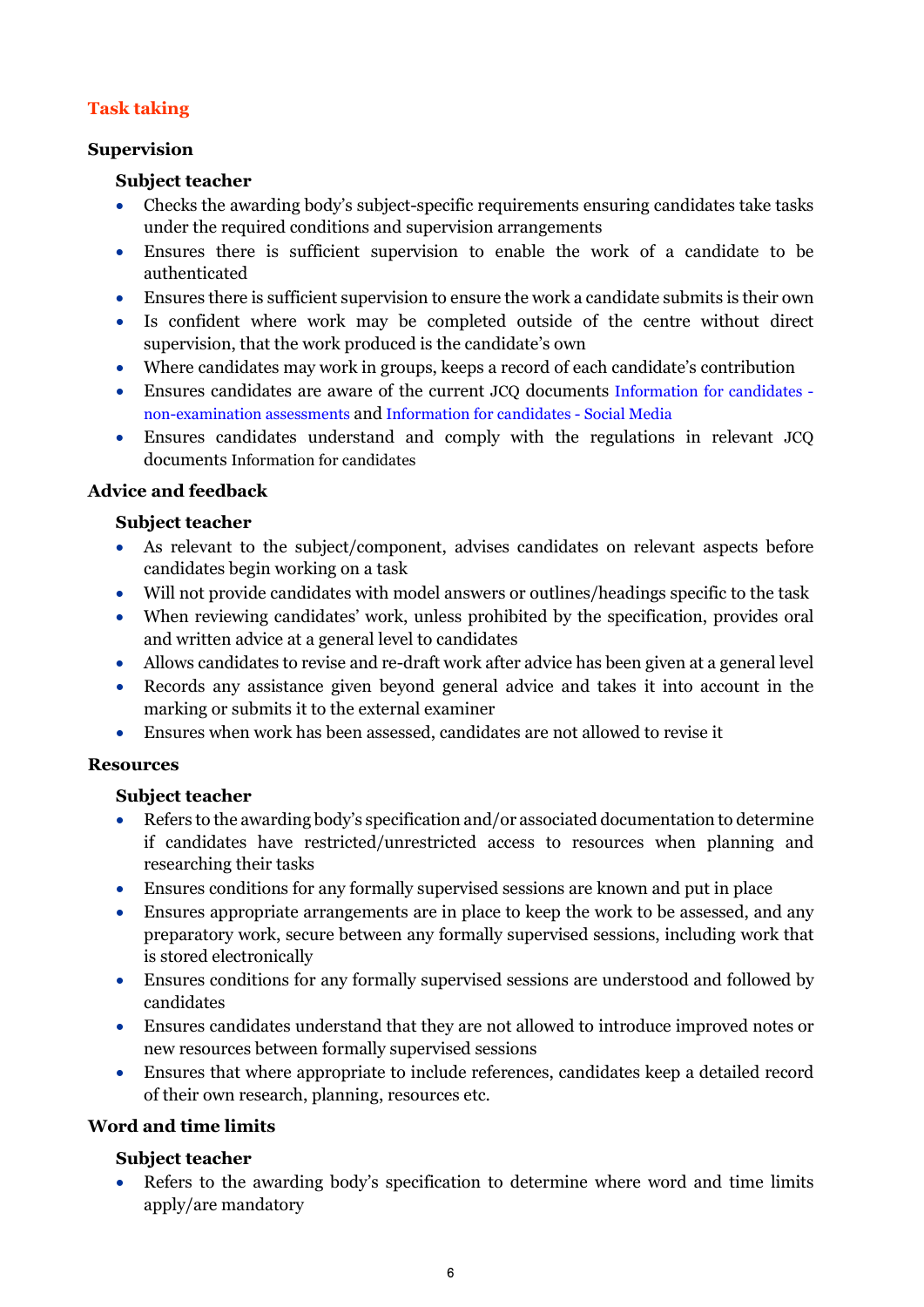## <span id="page-6-0"></span>**Collaboration and group work**

#### **Subject teacher**

- Unless stated otherwise in the awarding body's specification, and where appropriate, allows candidates to collaborate when carrying out research and preparatory work
- Ensures that it is possible to attribute assessable outcomes to individual candidates
- Ensures that where an assignment requires written work to be produced, each candidate writes up their own account of the assignment
- Assesses the work of each candidate individually

#### <span id="page-6-1"></span>**Authentication procedures**

#### **Subject teacher**

- Where required by the awarding body's specification
	- o ensures candidates sign a declaration confirming the work they submit for final assessment is their own unaided work
	- $\circ$  signs the teacher declaration of authentication confirming the requirements have been met
- Keeps signed candidate declarations on file until the deadline for requesting reviews of results has passed or until any appeal, malpractice or other results enquiry has been completed, whichever is later
- Provides signed candidate declarations where these may be requested by a JCQ Centre Inspector
- Where there may be doubt about the authenticity of the work of a candidate or if malpractice is suspected, follows the authentication procedures and malpractice information in [NEA](http://www.jcq.org.uk/exams-office/non-examination-assessments) and informs a member of the senior leadership team
- Understands that if, during the external moderation process, it is found that the work has not been properly authenticated, the awarding body will set the mark(s) awarded by the centre to zero

#### <span id="page-6-2"></span>**Presentation of work**

#### **Subject teacher**

- Obtains informed consent at the beginning of the course from parents/carers if videos or photographs/images of candidates will be included as evidence of participation or contribution
- Instructs candidates to present work as detailed in [NEA](http://www.jcq.org.uk/exams-office/non-examination-assessments) unless the awarding body's specification gives different subject-specific instructions
- Instructs candidates to add their candidate number, centre number and the component code of the assessment as a header/footer on each page of their work

#### <span id="page-6-3"></span>**Keeping materials secure**

#### **Subject teacher**

- When work is being undertaken by candidates under formal supervision, ensures work is securely stored between sessions (if more than one session)
- When work is submitted by candidates for final assessment, ensures work is securely stored
- Follows secure storage instructions as defined in [NEA](http://www.jcq.org.uk/exams-office/non-examination-assessments) 4.8
- Takes sensible precautions when work is taken home for marking
- Stores internally assessed work, including the sample returned after awarding body moderation, securely until all possible post-results services have been exhausted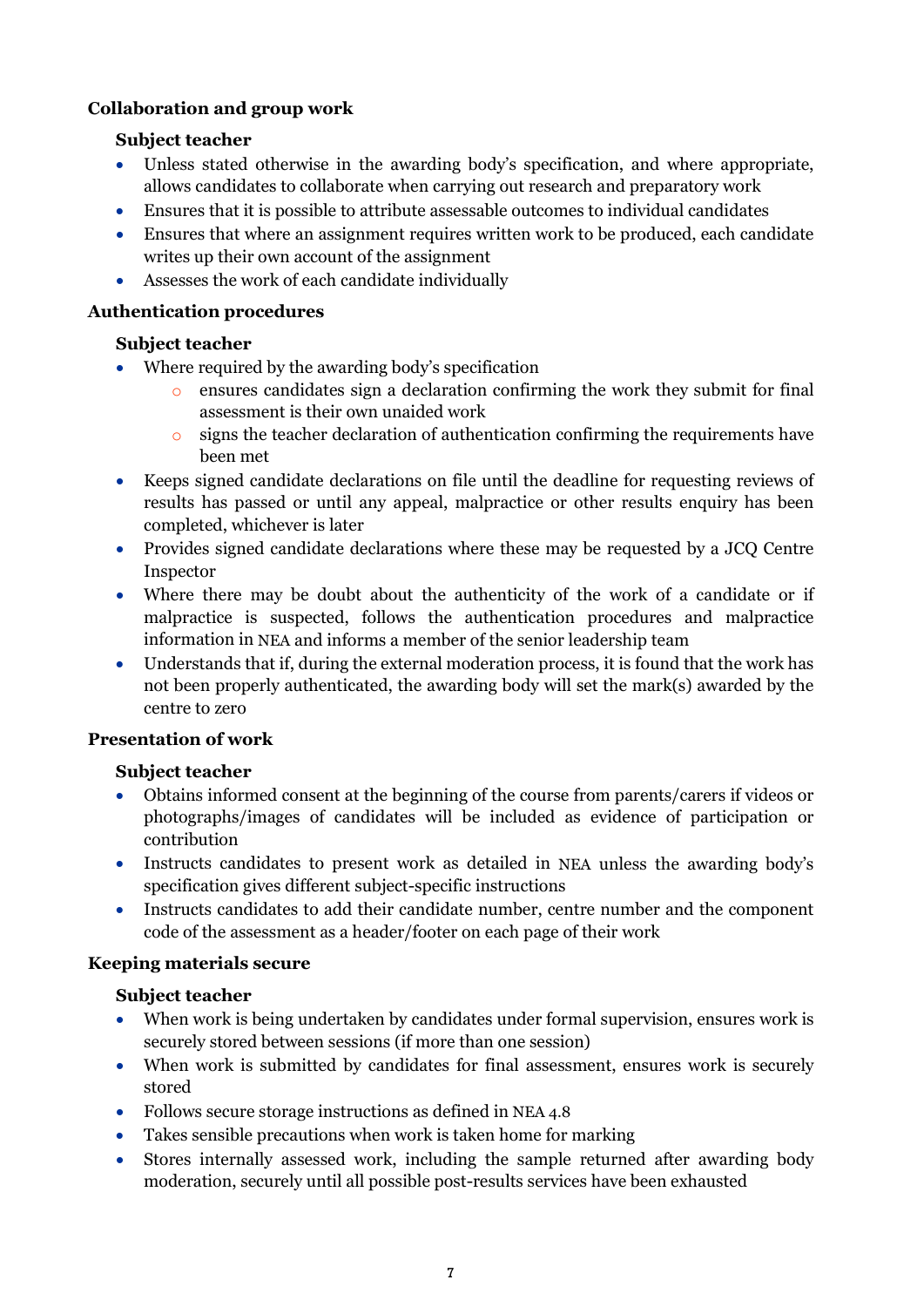- If post-results services have not been requested, returns internally assessed work to candidates (if requested by a candidate) after the deadline for requesting a review of results for the relevant series
- If post-results services have been requested, returns internally assessed work to candidates (if requested by a candidate) once the review of results and any subsequent appeal has been completed
- Reminds candidates of the need to keep their own work secure at all times and not share completed or partially completed work on-line, on social media or through any other means (Reminds candidates of the contents of the JCQ document Information for candidates – Social Media)
- Where work is stored electronically, liaises with the IT Manager to ensure the protection and back-up of candidates' work and that appropriate arrangements are in place to restrict access to it between sessions
- Understands that during the period from the submission of work for formal assessment until the deadline for requesting a review of results, copies of work may be used for other purposes, provided that the originals are stored securely as required

#### **IT Manager**

- Ensures appropriate arrangements are in place to restrict access between sessions to candidates' work where work is stored electronically
- Restricts access to this material and utilises appropriate security safeguards such as firewall protection and virus scanning software
- Employs an effective back-up strategy so that an up to date archive of candidates' evidence is maintained
- Considers encrypting any sensitive digital media to ensure the security of the data stored within it and refers to awarding body guidance to ensure that the method of encryption is suitable

## <span id="page-7-0"></span>**Task marking – externally assessed components**

#### <span id="page-7-1"></span>**Conduct of externally assessed work**

#### **Subject teacher**

- Liaises with the exams officer regarding the arrangements for any externally assessed components of a specification which must be conducted within a window of dates specified by the awarding body and according to JCQ Instructions for conducting examinations
- Liaises with the Visiting Examiner where this may be applicable to any externally assessed component

#### **Exams officer**

- Arranges timetabling, rooming and invigilation where and if this is applicable to any externally assessed non-examination component of a specification
- Conducts the externally assessed component within the window specified by the awarding body and according to JCQ Instructions for conducting examinations

# **Submission of work**

#### **Subject teacher**

• Provides the attendance register to a Visiting Examiner

#### **Exams officer**

• Provides the attendance register to the subject teacher where the component may be assessed by a Visiting Examiner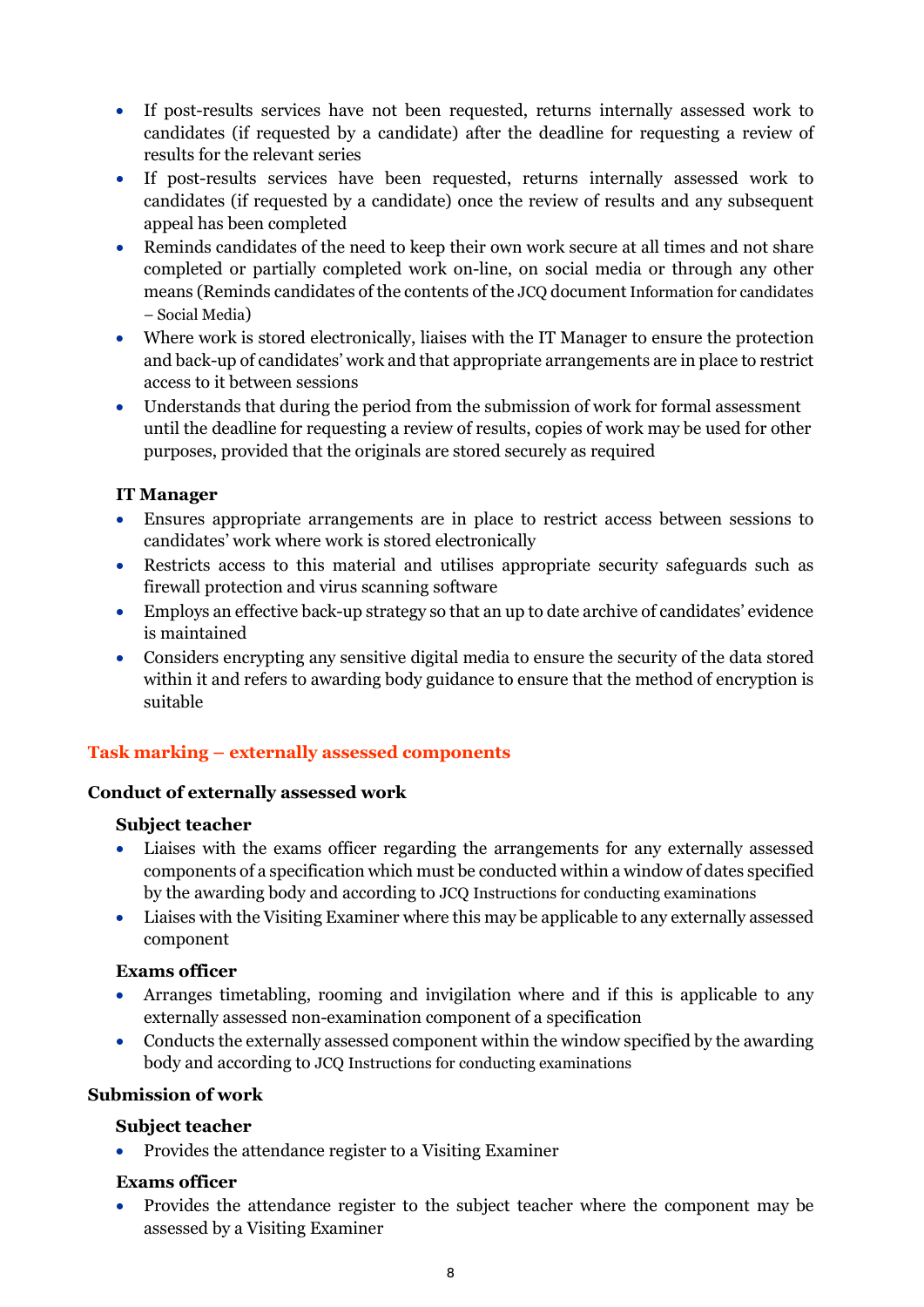- Ensures the awarding body's attendance register for any externally assessed component is completed correctly to show candidates who are present and any who may be absent
- Where candidates' work must be despatched to an awarding body's examiner, ensures the completed attendance register accompanies the work
- Keeps a copy of the attendance register until after the deadline for reviews of results for the exam series
- Packages the work as required by the awarding body and attaches the examiner address label
- Ensures that the package in which the work is despatched is robust and securely fastened
- Despatches the work to the awarding body's instructions by the required deadline

#### <span id="page-8-0"></span>**Task marking – internally assessed components**

#### <span id="page-8-1"></span>**Marking and annotation**

#### **Head of centre**

• Ensures where a teacher is teaching, preparing and assessing a candidate with whom they have a close relationship e.g. members of their family (which includes step-family, foster family and similar close relationships) or close friends and their immediate family (e.g. son/daughter) a conflict of interest is declared to the awarding body and the marked work of the child submitted for moderation, whether it is part of the moderation sample or not

#### **Subject head/lead**

• Sets timescales for teachers to inform candidates of their centre-assessed marks that will allow sufficient time for a candidate to appeal an internal assessment decision/request a review of the centre's marking prior to the marks being submitted to the awarding body external deadline

#### **Subject teacher**

- Accesses awarding body training/updates as required to ensure familiarity with the mark scheme/marking process
- Marks candidates' work in accordance with the marking criteria provided by the awarding body
- Annotates candidates' work as required to facilitate internal standardisation of marking and enable external moderation to check that marking is in line with the assessment criteria
- Informs candidates of their marks which could be subject to change by the awarding body moderation process
- Ensures candidates are informed to the timescale set by the subject lead or as indicated in the centre's *internal appeals procedure* to enable an internal appeal/request for a review of marking to be submitted by a candidate and the outcome known before final marks are submitted to the awarding body

#### <span id="page-8-2"></span>**Internal standardisation**

#### **Quality assurance (QA) lead/Lead internal verifier**

- Ensures that internal standardisation of marks across assessors and teaching groups takes place as required and to sequence
- Supports staff not familiar with the mark scheme (e.g. NQTs, supply staff etc.)
- Ensures accurate internal standardisation for example by
	- o obtaining reference materials at an early stage in the course
		- o holding a preliminary trial marking session prior to marking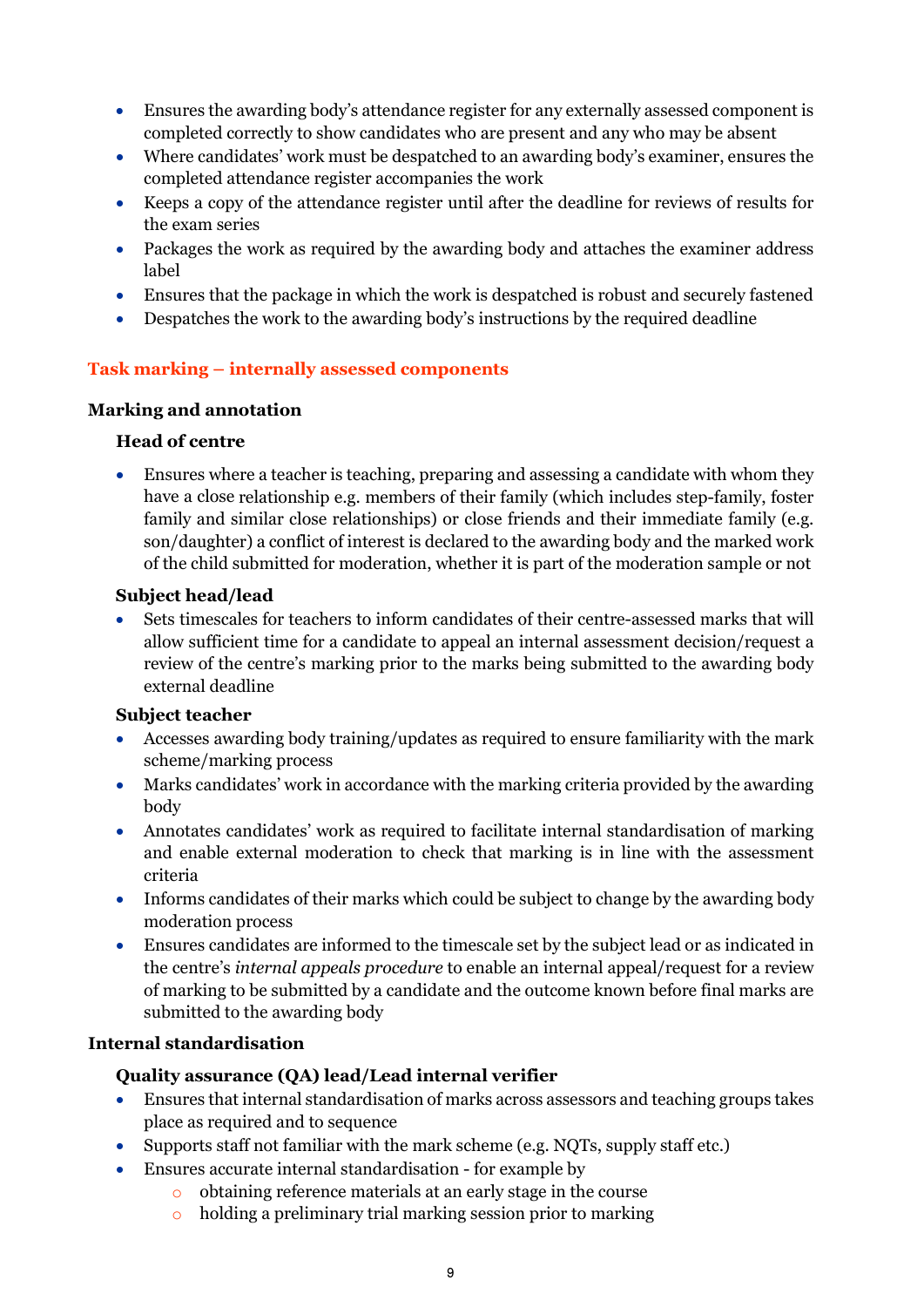- o carrying out further trial marking at appropriate points during the marking period
- o after most marking has been completed, holds a further meeting to make final adjustments
- o making final adjustments to marks prior to submission retaining work and evidence of standardisation
- Retains evidence that internal standardisation has been carried out

#### **Subject teacher**

- Indicates on work (or cover sheet) the date of marking
- Marks to common standards
- Keeps candidates work secure until after the closing date for review of results for the series concerned or until any appeal, malpractice or other results enquiry has been completed, whichever is later

#### <span id="page-9-0"></span>**Consortium arrangements**

#### **Subject head/lead**

- Ensures a consortium co-ordinator is nominated (where this may be required as the consortium lead)
- If the consortium lead, liaises with the exams officer to ensure the relevant awarding body is informed that the centre is part of a consortium by submitting Form JCQ/CCA Centre consortium arrangements for centre-assessed work for each exam series affected
- Ensures procedures for internal standardisation as a consortium are followed

#### **Subject teacher**

- Provides marks to the exams officer to the internal deadline
- Provides the moderation sample to the exams officer to the internal deadline
- Retains all candidates' work in the consortium until after the deadline for reviews of results for the exam series concerned or until any appeal, malpractice or other results enquiry has been completed, whichever is later

#### <span id="page-9-1"></span>**Submission of marks and work for moderation**

#### **Subject teacher**

- Inputs and submits marks online, via the awarding body secure extranet site, keeping a record of the marks awarded, to the external deadline/Provides marks to the exams officer to the internal deadline
- Where responsible for marks input, ensures checks are made that marks for any additional candidates are submitted and ensures mark input is checked before submission to avoid transcription errors
- Submits the requested samples of candidates' work to the awarding body moderator by the external deadline, keeping a record of the work submitted/Provides the moderation sample to the exams officer to the internal deadline
- Ensures that where a candidate's work has been facilitated by a scribe or practical assistant, the relevant completed cover sheet is securely attached to the front of the work and sent to the moderator in addition to the sample requested
- Ensures the moderator is provided with authentication of candidates' work, confirmation that internal standardisation has been undertaken and any other subject-specific information where this may be required
- Submits any supporting documentation required by the awarding body/Provides the exams officer with any supporting documentation required by the awarding body

#### **Exams officer**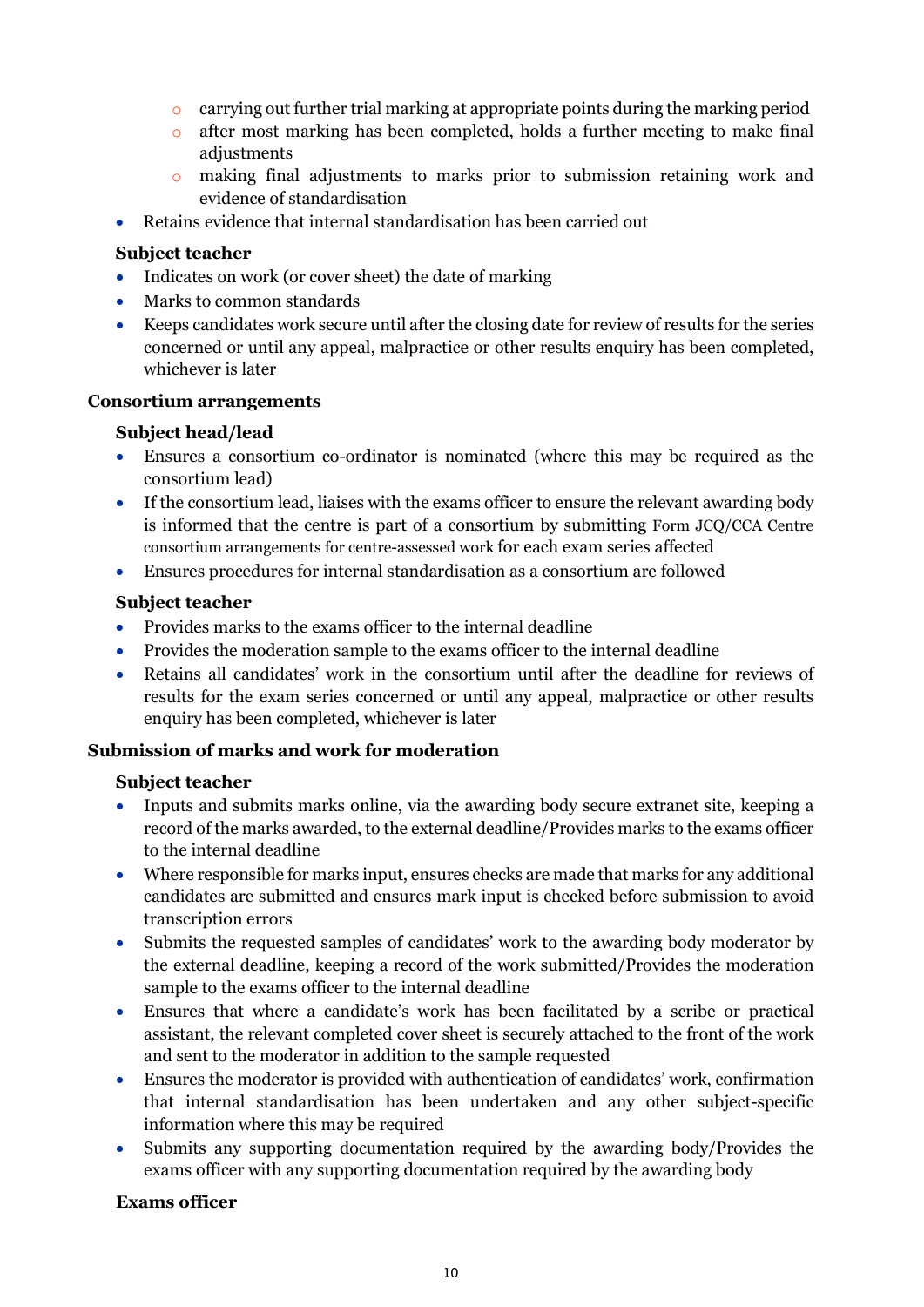- Inputs and submits marks online, via the awarding body secure extranet site, keeping a record of the marks submitted, to the external deadline/Confirms with subject teachers that marks have been submitted to the awarding body deadline
- Where responsible for marks input, ensures checks are made that marks for any additional candidates are submitted and ensures mark input is checked before submission to avoid transcription errors
- Submits the requested samples of candidates' work to the moderator by the awarding body deadline, keeping a record of the work submitted/Confirms with Subject teacher that the moderation sample has been submitted to the awarding body deadline
- Ensures that for postal moderation
	- o work is dispatched in packaging provided by the awarding body
	- $\circ$  moderator label(s) provided by the awarding body are affixed to the packaging
	- o proof of dispatch is obtained and kept on file until the successful issue of final results
- Through the subject teacher, ensures the moderator is provided with authentication of candidates' work, confirmation that internal standardisation has been undertaken and any other subject-specific information where this may be required
- Through the subject teacher, submits any supporting documentation required by the awarding body

#### <span id="page-10-0"></span>**Storage and retention of work after submission of marks**

#### **Subject teacher**

- Keeps a record of names and candidate numbers for candidates whose work was included in the moderation sample
- Retains all marked candidates' work (including any sample returned after moderation) under secure conditions for the required retention period
- In liaison with the IT Manager, takes steps to protect any work stored electronically from corruption and has a back-up procedure in place
- If retention is a problem because of the nature of the work, retains some form of evidence such as photos, audio or media recordings

#### **Exams officer**

• Ensures any sample returned after moderation is logged and returned to the subject teacher for secure storage and required retention

#### <span id="page-10-1"></span>**External moderation – the process**

#### **Subject teacher**

- Ensures that awarding body or its moderator receive the correct samples of candidates' work
- Where relevant, liaises with the awarding body/moderator where the moderator visits the centre to mark the sample of work
- Complies with any request from the moderator for remaining work or further evidence of the centre's marking

#### <span id="page-10-2"></span>**External moderation – feedback**

#### **Subject head/lead**

- Checks the final moderated marks when issued to the centre when the results are published
- Checks moderator reports and ensures that any remedial action, if necessary, is undertaken before the next exam series

#### **Exams officer**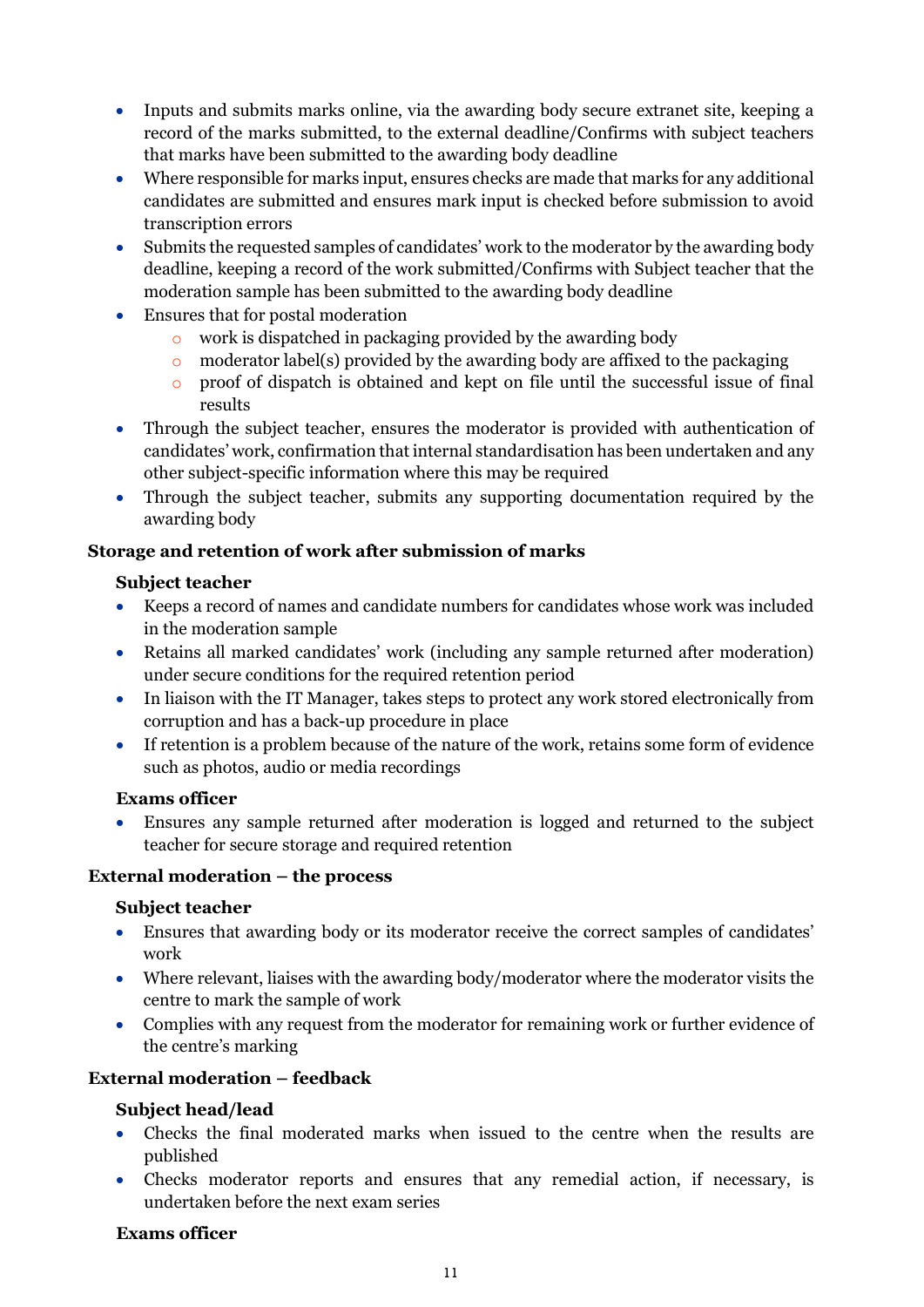- Accesses or signposts moderator reports to relevant staff
- Takes remedial action, if necessary, where feedback may relate to centre administration

#### <span id="page-11-0"></span>**Access arrangements**

#### **Subject teacher**

• Works with the SENCo to ensure any access arrangements for eligible candidates are applied to assessments

#### **Special educational needs coordinator (SENCo)**

- Follows the regulations and guidance in the JCQ publication [Access Arrangements and](http://www.jcq.org.uk/exams-office/access-arrangements-and-special-consideration)  [Reasonable Adjustments](http://www.jcq.org.uk/exams-office/access-arrangements-and-special-consideration) in relation to non-examination assessments including [Reasonable](https://www.jcq.org.uk/exams-office/access-arrangements-and-special-consideration/regulations-and-guidance)  [Adjustments for GCE A-level sciences –](https://www.jcq.org.uk/exams-office/access-arrangements-and-special-consideration/regulations-and-guidance) Endorsement of practical skills
- Where arrangements do not undermine the integrity of the qualification and is the candidate's normal way of working, will ensure access arrangements are in place and awarding body approval, where required, has been obtained prior to assessments taking place
- Makes subject teachers aware of any access arrangements for eligible candidates which need to be applied to assessments
- Works with subject teachers to ensure requirements for access arrangement candidates requiring the support of a facilitator in assessments are met
- Ensures that staff acting as an access arrangement facilitator are fully trained in their role

#### <span id="page-11-1"></span>**Special consideration and loss of work**

#### **Subject teacher**

- Understands that a candidate may be eligible for special consideration in assessments in certain situations where a candidate is absent and/or produces a reduced quantity of work
- Liaises with the exams officer when special consideration may need to be applied for a candidate taking assessments
- Liaises with the exams officer to report loss of work to the awarding body

#### **Exams officer**

- Refers to/directs relevant staff to the JCQ publication A guide to the special consideration [process](http://www.jcq.org.uk/exams-office/access-arrangements-and-special-consideration) 
	- o Where a candidate is eligible, submits an application for special consideration via the awarding body's secure extranet site to the prescribed timescale
	- o Where application for special consideration via the awarding body's secure extranet site is not applicable, submits the required form to the awarding body to the prescribed timescale
	- o Keeps required evidence on file to support the application
- Refers to/directs relevant staff where applicable to Form  $15 JCQ/LCW$  and where applicable submits to the relevant awarding body

#### <span id="page-11-2"></span>**Malpractice**

#### **Head of centre**

- Understands the responsibility to immediately report to the relevant awarding body any alleged, suspected or actual incidents of malpractice involving candidates, teachers, invigilators or other administrative staff
- Is familiar with the JCQ publication [Suspected Malpractice: Policies and Procedures](http://www.jcq.org.uk/exams-office/malpractice)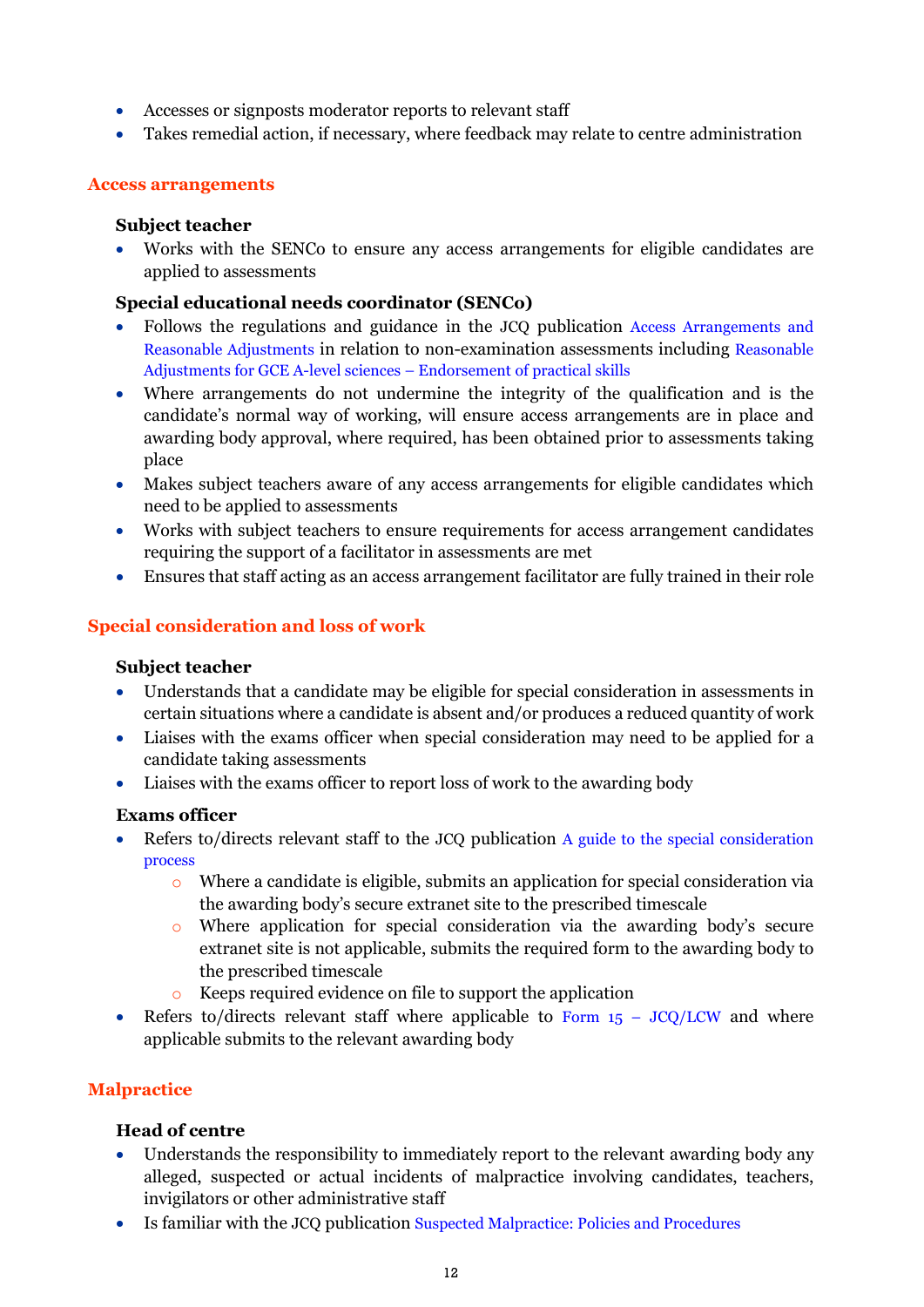• Ensures that those members of teaching staff involved in the direct supervision of candidates producing non-examination assessment are aware of the potential for malpractice and ensures that teaching staff are reminded that failure to report allegations of malpractice or suspected malpractice constitutes malpractice in itself

#### **Subject teacher**

- Is aware of the JCQ Notice to Centres [Sharing NEA material and candidates' work](http://www.jcq.org.uk/exams-office/non-examination-assessments) to mitigate against candidate and centre malpractice
- Ensures candidates understand what constitutes malpractice in non-examination assessments
- Ensures candidates understand the JCQ document [Information for candidates -](http://www.jcq.org.uk/exams-office/information-for-candidates-documents) non[examination assessments](http://www.jcq.org.uk/exams-office/information-for-candidates-documents)
- Ensures candidates understand the JCQ document [Information for candidates -](http://www.jcq.org.uk/exams-office/information-for-candidates-documents) Social Media
- Escalates and reports any alleged, suspected or actual incidents of malpractice involving candidates to the head of centre

#### **Exams officer**

- Signposts the JCQ publication [Suspected Malpractice: Policies and Procedures](http://www.jcq.org.uk/exams-office/malpractice) to the head of centre
- Signposts the JCQ Notice to Centres [Sharing NEA material and candidates' work](http://www.jcq.org.uk/exams-office/non-examination-assessments) to subject heads
- Signposts candidates to the relevant JCQ information for candidates documents
- Where required, supports the head of centre in investigating and reporting incidents of alleged, suspected or actual malpractice

#### <span id="page-12-0"></span>**Post-results services**

#### **Head of centre**

- Is familiar with the JCQ publication [Post-Results Services](https://www.jcq.org.uk/exams-office/post-results-services)
- Ensures the centre's *internal appeals procedures* clearly detail the procedure to be followed by candidates (or their parents/carers) appealing against a centre decision not to support a review of results or an appeal

#### **Subject head/lead**

• Provides relevant support to subject teachers making decisions about reviews of results

#### **Subject teacher**

- Provides advice and guidance to candidates on their results and the post-results services available
- Provides the exams officer with the original sample or relevant sample of candidates' work that may be required for a review of moderation to the internal deadline
- Supports the exams officer in collecting candidate consent where required

#### **Exams officer**

- Is aware of the individual post-results services available for externally assessed and internally assessed components of non-examination assessments as detailed in the JCQ publication [Post-Results Services](https://www.jcq.org.uk/exams-office/post-results-services) (Information and guidance to centres...)
- Provides/signposts relevant centre staff and candidates to post-results services information
- Ensures any requests for post-results services that are available to non-examination assessments are submitted online via the awarding body secure extranet site to deadline
- Collects candidate consent where required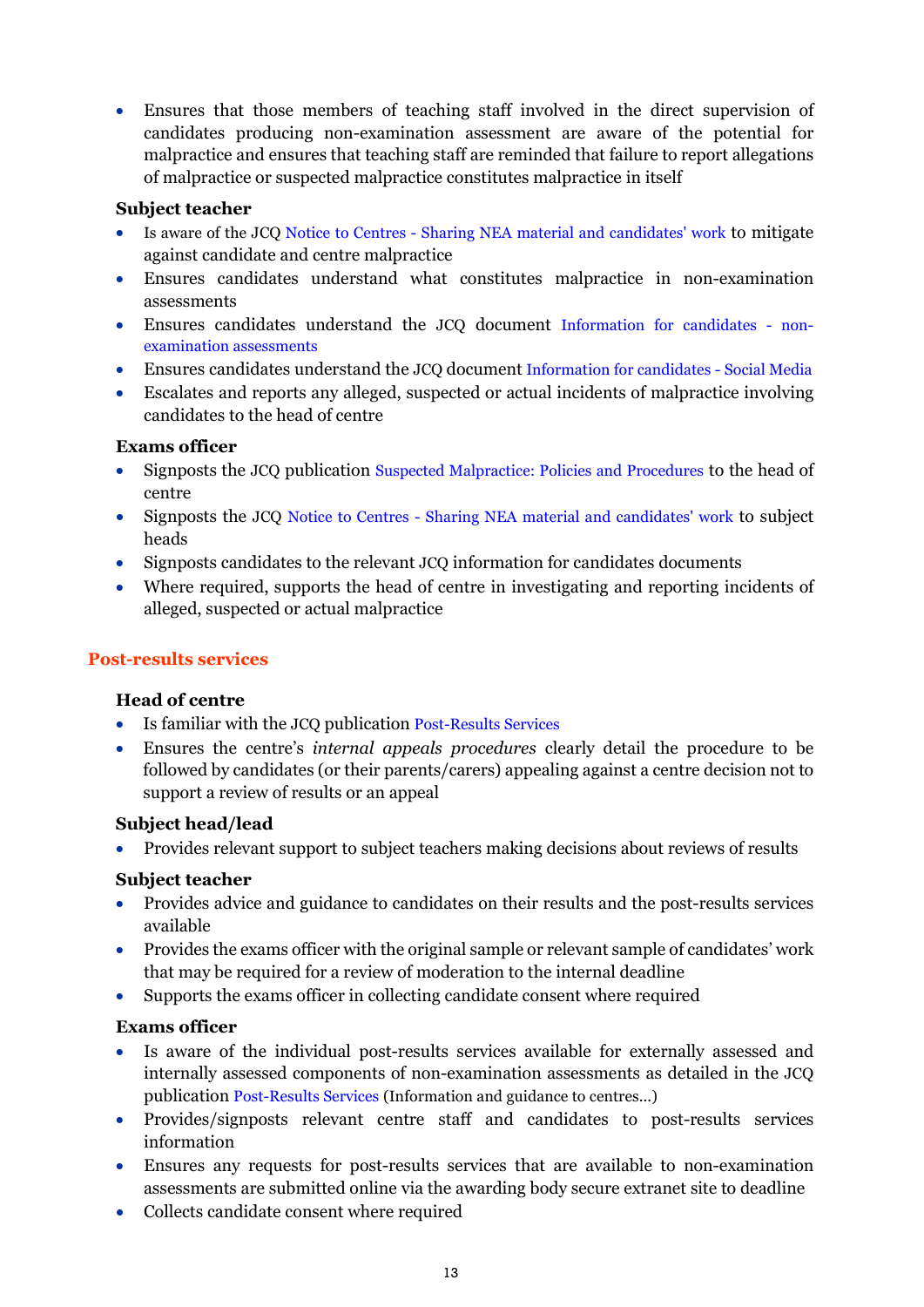#### <span id="page-13-0"></span>**Spoken Language Endorsement for GCSE English Language specifications designed for use in England**

#### **Head of centre**

• Returns an online 'Head of Centre declaration' at the time of the National Centre Number Register annual update, confirming that all reasonable steps have been or will be taken to ensure that all candidates at the centre have had, or will have, the opportunity to undertake the Spoken Language endorsement

#### **Quality assurance (QA) lead/Lead internal verifier**

• Ensures the appropriate arrangements are in place for internal standardisation of assessments

#### **Subject head/lead**

- Confirms understanding of the Spoken Language Endorsement for GCSE English Language specifications designed for use in England and ensures any relevant JCQ/awarding body instructions are followed
- Ensures the required task setting and task taking instructions are followed by subject teachers
- Ensures subject teachers assess candidates, either live or from recordings, using the common assessment criteria
- Ensures for monitoring purposes, audio-visual recordings of the presentations of a sample of candidates are provided

#### **Subject teacher**

- Ensures all the requirements in relation to the endorsement are known and understood
- Follows the required task setting and task taking instructions
- Assesses candidates, either live or from recordings, using the common assessment criteria
- Provides audio-visual recordings of the presentations of a sample of candidates for monitoring purposes
- Follows the awarding body's instructions for the submission of grades (Pass, Merit, Distinction or Not Classified) and the storage and submission of recordings

#### **Exams officer**

<span id="page-13-1"></span>• Follows the awarding body's instructions for the submission of grades and recordings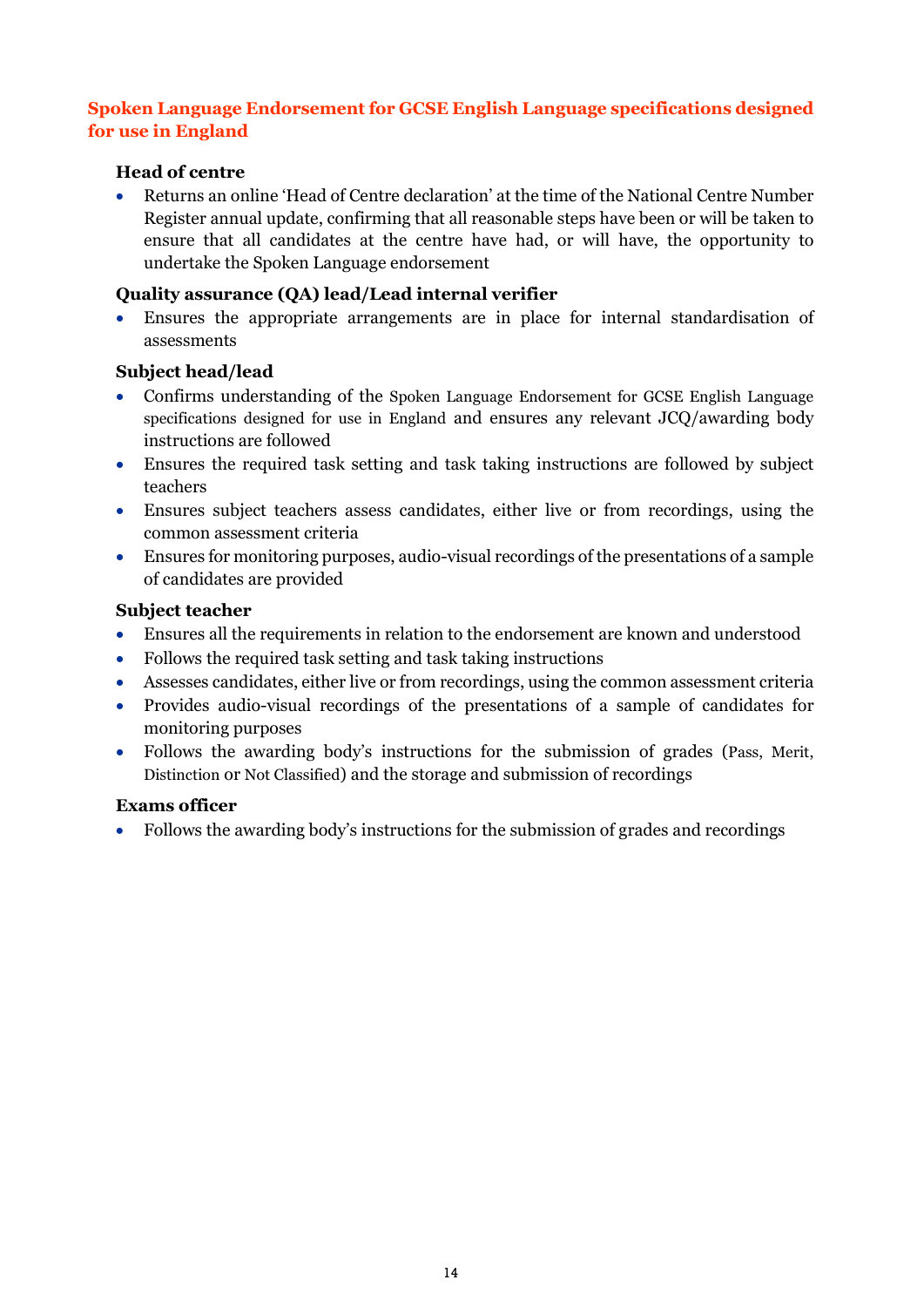# <span id="page-14-0"></span>**Management of issues and potential risks associated with non-examination assessments**

| Issue/Risk                                                       | Centre actions to manage issue/mitigate risk                                                                                                                                             | Action<br>by         |  |
|------------------------------------------------------------------|------------------------------------------------------------------------------------------------------------------------------------------------------------------------------------------|----------------------|--|
| Centre staff malpractice                                         | Records confirm that relevant centre staff are familiar with<br>and follow:<br>the current JCQ publication Instructions for conducting non-<br>$\bullet$                                 | Exams<br>Officer     |  |
|                                                                  | examination assessments<br>the JCQ document Notice to Centres - Sharing NEA material<br>$\bullet$                                                                                        |                      |  |
|                                                                  | and candidates' work - www.jcq.org.uk/exams-office/non-<br>examination-assessments                                                                                                       |                      |  |
| Candidate malpractice                                            | Records confirm that candidates are informed and understand<br>they must not:                                                                                                            | Exams<br>Officer &   |  |
|                                                                  | submit work which is not their own<br>make available their work to other candidates through                                                                                              | Subject<br>Teacher   |  |
|                                                                  | any medium<br>allow other candidates to have access to their own<br>independently sourced material                                                                                       |                      |  |
|                                                                  | assist other candidates to produce work                                                                                                                                                  |                      |  |
|                                                                  | use books, the internet or other sources without<br>acknowledgement or attribution                                                                                                       |                      |  |
|                                                                  | submit work that has been word processed by a third<br>$\bullet$<br>party without acknowledgement                                                                                        |                      |  |
|                                                                  | include inappropriate, offensive or obscene material                                                                                                                                     |                      |  |
|                                                                  | Records confirm that candidates have been made aware of the<br>JCQ documents Information for candidates - non-examination<br>assessments and Information for candidates - Social Media - |                      |  |
|                                                                  | www.jcq.org.uk/exams-office/information-for-candidates-documents                                                                                                                         |                      |  |
|                                                                  | and understand they must not post their work on social media<br><b>ETask setting</b>                                                                                                     |                      |  |
| Awarding body set task: IT                                       | Awarding body key date for accessing/downloading set task                                                                                                                                | Subject              |  |
| failure/corruption of task details                               | noted prior to start of course                                                                                                                                                           | Teacher              |  |
| where set task details accessed                                  | IT systems checked prior to key date                                                                                                                                                     | & IT                 |  |
| from the awarding body online                                    | Alternative IT system used to gain access<br>Awarding body contacted to request direct email of task details                                                                             | Technicia<br>n       |  |
|                                                                  |                                                                                                                                                                                          |                      |  |
| Centre set task: Subject teacher<br>fails to meet the assessment | Ensures that subject teachers access awarding body training                                                                                                                              | Head of              |  |
| criteria as detailed in the                                      | information, practice materials etc.<br>Records confirmation that subject teachers understand the task                                                                                   | Subject              |  |
| specification                                                    | setting arrangements as defined in the awarding body's                                                                                                                                   |                      |  |
|                                                                  | specification                                                                                                                                                                            |                      |  |
| Subject teacher long term                                        | Samples assessment criteria in the centre set task<br>See centre's Exam Contingency Plan - Teaching staff extended                                                                       | Head of              |  |
| absence during the task setting<br>stage                         | absence at key points in the exam cycle                                                                                                                                                  | Subject              |  |
| Issuing of tasks                                                 |                                                                                                                                                                                          |                      |  |
| Awarding body set task not                                       | Awarding body key date for accessing set task as detailed in the                                                                                                                         | Head of              |  |
| issued to candidates on time                                     | specification noted prior to start of course<br>Course information issued to candidates contains details when                                                                            | Subject &<br>Subject |  |
|                                                                  | set task will be issued and needs to be completed by                                                                                                                                     | Teacher              |  |
|                                                                  | Set task accessed well in advance to allow time for planning,                                                                                                                            |                      |  |
|                                                                  | resourcing and teaching                                                                                                                                                                  |                      |  |
| The wrong task is given to<br>candidates                         | Ensures course planning and information taken from the<br>awarding body's specification confirms the correct task will be                                                                | Head of<br>Subject & |  |
|                                                                  | issued to candidates                                                                                                                                                                     | Subject              |  |
|                                                                  | Awarding body guidance sought where this issue remains                                                                                                                                   | Teacher              |  |
|                                                                  | unresolved                                                                                                                                                                               | & Exams              |  |
|                                                                  |                                                                                                                                                                                          | officer              |  |
|                                                                  |                                                                                                                                                                                          |                      |  |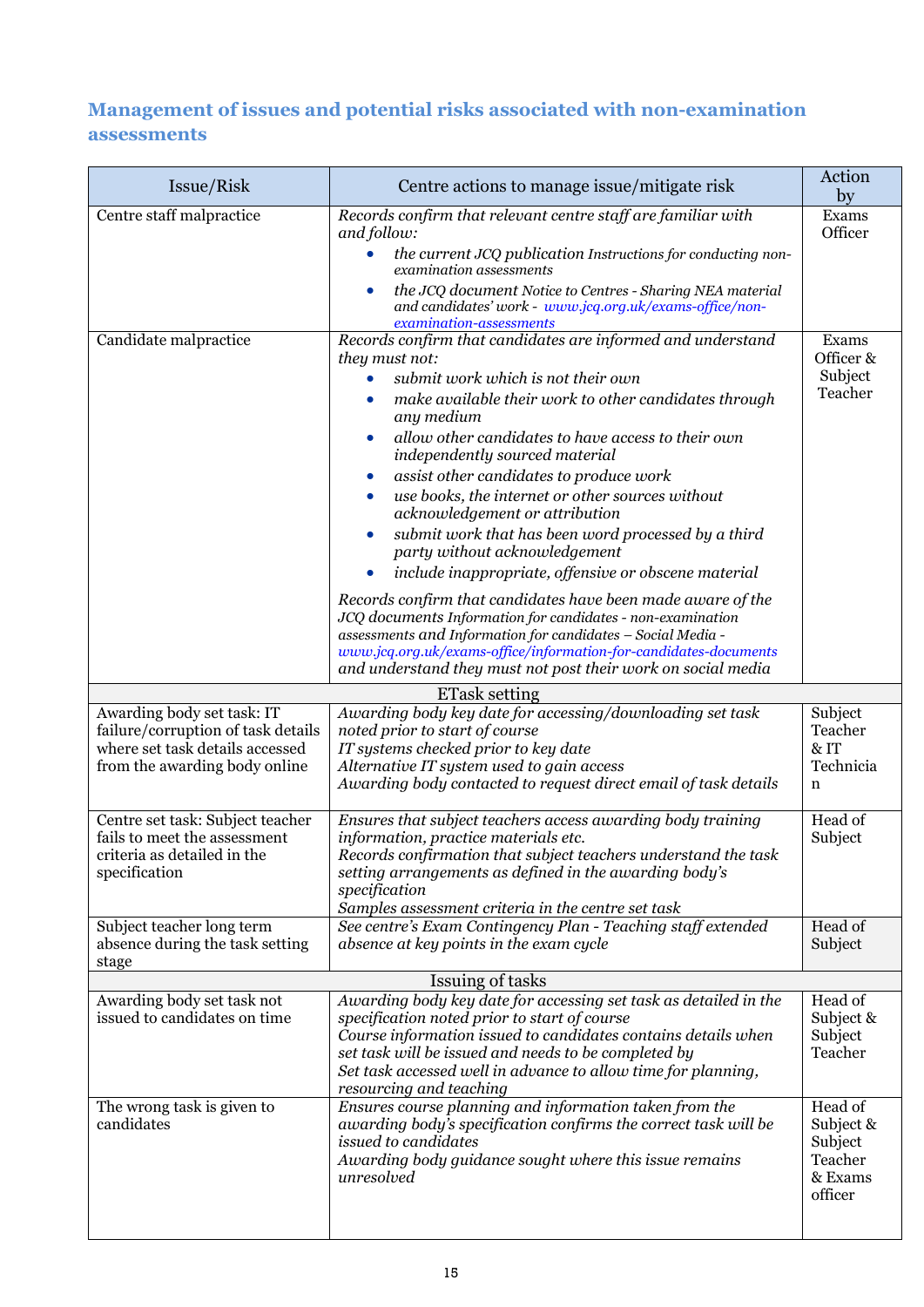| Issue/Risk                                                                                                                                                                    | Centre actions to manage issue/mitigate risk                                                                                                                                                                                                                                                                                                                                                                                                                                                                                                                                   | Action<br>by                                            |
|-------------------------------------------------------------------------------------------------------------------------------------------------------------------------------|--------------------------------------------------------------------------------------------------------------------------------------------------------------------------------------------------------------------------------------------------------------------------------------------------------------------------------------------------------------------------------------------------------------------------------------------------------------------------------------------------------------------------------------------------------------------------------|---------------------------------------------------------|
| Subject teacher long term<br>absence during the issuing of<br>tasks stage                                                                                                     | See centre's exam contingency plan - Teaching staff extended<br>absence at key points in the exam cycle                                                                                                                                                                                                                                                                                                                                                                                                                                                                        | Head of<br>Subject                                      |
| A candidate (or parent/carer)<br>expresses concern about<br>safeguarding, confidentiality or<br>faith in undertaking a task such<br>as a presentation that may be<br>recorded | Ensures the candidate's presentation does not form part of the<br>sample which will be recorded<br>Contacts the awarding body at the earliest opportunity where<br>unable to record the required number of candidates for the<br>monitoring sample                                                                                                                                                                                                                                                                                                                             | Head of<br>Subject &<br>Exams<br>Officer                |
| Supervision                                                                                                                                                                   | Task taking                                                                                                                                                                                                                                                                                                                                                                                                                                                                                                                                                                    |                                                         |
| Insufficient supervision of<br>candidates to enable work to be<br>authenticated                                                                                               | Confirm subject teachers are aware of and follow the current JCQ<br>publication Instructions for conducting non-examination assessments<br>and any other specific instructions detailed in the awarding<br>body's specification in relation to the supervision of candidates<br>Confirm subject teachers understand their role and<br>responsibilities as detailed in the centre's non-examination<br>assessment policy                                                                                                                                                        | Head $\overline{of}$<br>Subject &<br>Subject<br>Teacher |
| A candidate is suspected of<br>malpractice prior to submitting<br>their work for assessment                                                                                   | Instructions and processes in the current JCQ publication<br>Instructions for conducting non-examination assessments (section 9<br>Malpractice) are followed<br>An internal investigation and where appropriate internal<br>disciplinary procedures are followed                                                                                                                                                                                                                                                                                                               | Head of<br>Subject &<br>Exams<br>Officer                |
| Access arrangements were not<br>put in place for an assessment<br>where a candidate is approved<br>for arrangements<br><b>Advice and feedback</b>                             | Relevant staff are signposted to the JCQ publication A guide to the<br>special consideration process (section 2), to determine the process to<br>be followed to apply for special consideration for the candidate                                                                                                                                                                                                                                                                                                                                                              | SENCo &<br>Subject<br>Teacer                            |
| Candidate claims appropriate<br>advice and feedback not given<br>by subject teacher prior to<br>starting on their work                                                        | Ensures a centre-wide process is in place for subject teachers to<br>record all information provided to candidates before work begins<br>as part of the centre's quality assurance procedures<br>Regular monitoring of subject teacher completed records and<br>sign-off to confirm monitoring activity<br>Full records kept detailing all information and advice given to<br>candidates prior to starting on their work as appropriate to the<br>subject and component<br>Candidate confirms/records advice and feedback given prior to<br>starting on their work             | Subject<br>Teacher                                      |
| Candidate claims no advice and<br>feedback given by subject<br>teacher during the task-taking<br>stage                                                                        | Ensures a centre-wide process is in place for subject teachers to<br>record all advice and feedback provided to candidates during the<br>task-taking stage as part of the centre's quality assurance<br>procedures<br>Regular monitoring of subject teacher completed records and<br>sign-off to confirm monitoring activity<br>Full records kept detailing all advice and feedback given to<br>candidates during the task-taking stage as appropriate to the<br>subject and component<br>Candidate confirms/records advice and feedback given during<br>the task-taking stage | Subject<br>Teacher                                      |
| A third party claims that<br>assistance was given to<br>candidates by the subject<br>teacher over and above that<br>allowed in the regulations and<br>specification           | An investigation is conducted; candidates and subject teacher are<br>interviewed and statements recorded where relevant<br>Records as detailed above are provided to confirm all assistance<br>given<br>Where appropriate, a suspected malpractice report is submitted<br>to the awarding body                                                                                                                                                                                                                                                                                 | Head of<br>Subject &<br>Exams<br>Officer                |
| Candidate does not reference<br>information from published<br>source                                                                                                          | Candidate is advised at a general level to reference information<br>before work is submitted for formal assessment<br>Candidate is again referred to the JCQ document Information for<br>candidates: non-examination assessments<br>Candidate's detailed record of his/her own research, planning,<br>resources etc. is regularly checked to ensure continued<br>completion                                                                                                                                                                                                    | Subject<br>Teacher                                      |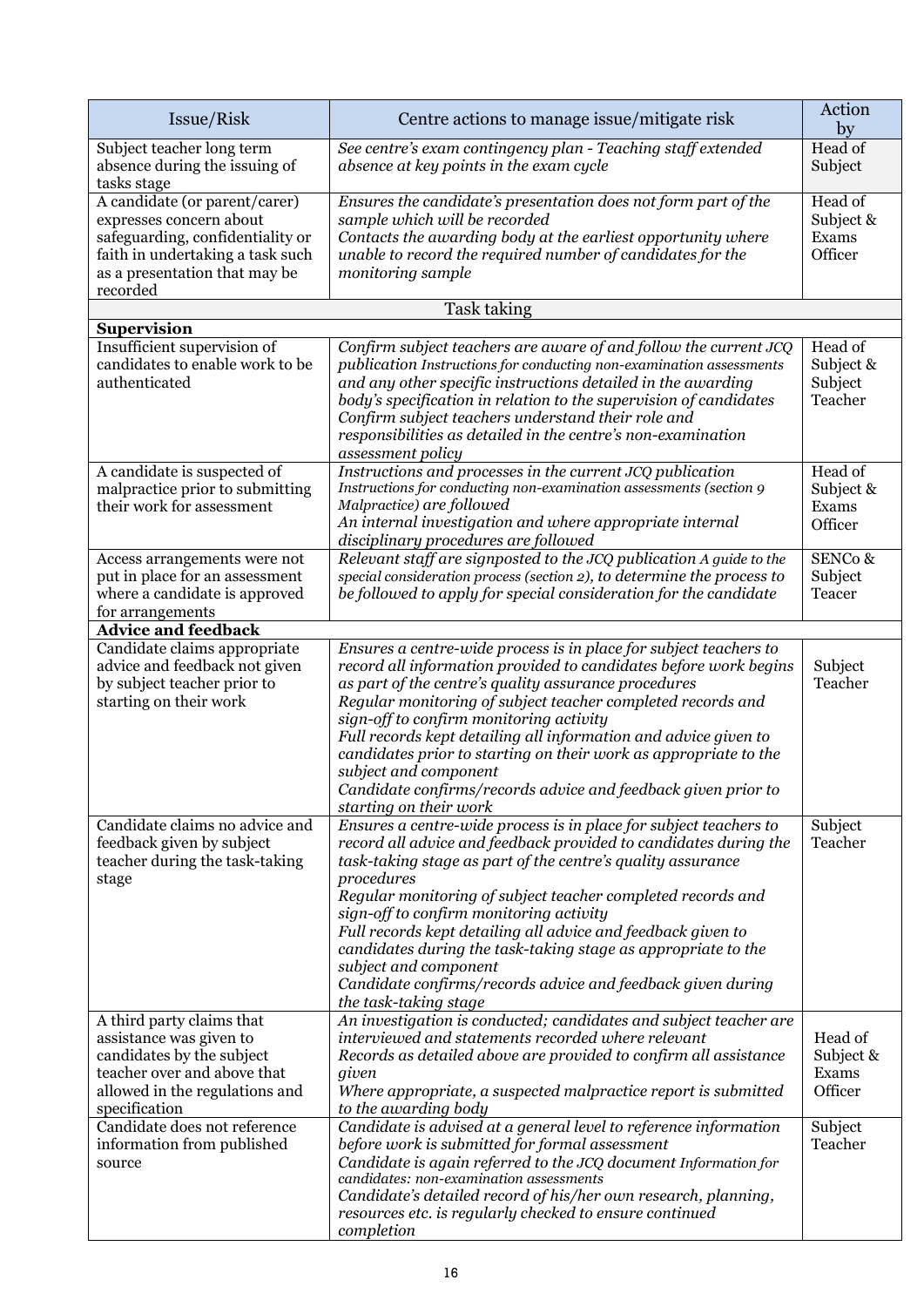| Issue/Risk                                                                                                        | Centre actions to manage issue/mitigate risk                                                                                                                                                                                                                                                                                                                                                                                                                                                                                               | Action<br>by                                 |
|-------------------------------------------------------------------------------------------------------------------|--------------------------------------------------------------------------------------------------------------------------------------------------------------------------------------------------------------------------------------------------------------------------------------------------------------------------------------------------------------------------------------------------------------------------------------------------------------------------------------------------------------------------------------------|----------------------------------------------|
| Candidate moves to another<br>centre during the course                                                            | Awarding body guidance is sought to determine what can be<br>done depending on the stage at which the move takes place                                                                                                                                                                                                                                                                                                                                                                                                                     | Exams<br>Officer                             |
| An excluded pupil wants to<br>complete a non-examination<br>assessment(s)                                         | The awarding body specification is checked to determine if the<br>specification is available to a candidate outside mainstream<br>education<br>If so, arrangements for supervision, authentication and marking<br>are made separately for the candidate                                                                                                                                                                                                                                                                                    | Exams<br>Officer                             |
| <b>Resources</b>                                                                                                  |                                                                                                                                                                                                                                                                                                                                                                                                                                                                                                                                            |                                              |
| A candidate augments notes and<br>resources between formally<br>supervised sessions                               | Preparatory notes and the work to be assessed are collected in<br>and kept secure between formally supervised sessions<br>Where memory sticks are used by candidates, these are collected<br>in and kept secure between formally supervised sessions<br>Where work is stored on the centre's network, access for<br>candidates is restricted between formally supervised sessions                                                                                                                                                          | Subject<br>Teacher                           |
| A candidate fails to acknowledge<br>sources on work that is<br>submitted for assessment                           | Candidate's detailed record of his/her own research, planning,<br>resources etc. is checked to confirm all the sources used, including<br>books, websites and audio/visual resources<br>Awarding body guidance is sought on whether the work of the<br>candidate should be marked where candidate's detailed records<br>acknowledges sources appropriately<br>Where confirmation is unavailable from candidate's records,<br>awarding body guidance is sought and/or a mark of zero is<br>submitted to the awarding body for the candidate | Subject<br>Teacher                           |
| <b>Word and time limits</b>                                                                                       |                                                                                                                                                                                                                                                                                                                                                                                                                                                                                                                                            |                                              |
| A candidate is penalised by the<br>awarding body for exceeding<br>word or time limits                             | Records confirm the awarding body specification has been<br>checked to determine if word or time limits are mandatory<br>Where limits are for guidance only, candidates are discouraged<br>from exceeding them<br>Candidates confirm/record any information provided to them on<br>word or time limits is known and understood                                                                                                                                                                                                             | Subject<br>Teacher                           |
| <b>Authentication procedures</b>                                                                                  |                                                                                                                                                                                                                                                                                                                                                                                                                                                                                                                                            |                                              |
| A teacher has doubts about the<br>authenticity of the work<br>submitted by a candidate for<br>internal assessment | Records confirm subject staff have been made aware of the JCQ<br>document Notice to Centres - Sharing NEA material and candidates'<br>work<br>Records confirm that candidates have been issued with the<br>current JCQ document Information for candidates: non-examination                                                                                                                                                                                                                                                                | Subject<br>Teacher<br>& Exams<br>Officer     |
| Candidate plagiarises other<br>material                                                                           | assessments<br>Candidates confirm/record that they understand what they need<br>to do to comply with the regulations for non-examination<br>assessments as outlined in the JCQ document Information for<br>candidates: non-examination assessments<br>The candidate's work is not accepted for assessment<br>A mark of zero is recorded and submitted to the awarding body                                                                                                                                                                 |                                              |
| Candidate does not sign their<br>authentication<br>statement/declaration                                          | Records confirm that candidates have been issued with the<br>current JCQ document Information for candidates: non-examination<br>assessments<br>Candidates confirm/record they understand what they need to<br>do to comply with the regulations as outlined in the JCQ<br>document Information for candidates: non-examination assessments<br>Declaration is checked for signature before accepting the work of<br>a candidate for formal assessment                                                                                      | Subject<br>Teacher                           |
| <b>Keeping materials secure</b>                                                                                   |                                                                                                                                                                                                                                                                                                                                                                                                                                                                                                                                            |                                              |
| Candidates work between<br>formal supervised sessions is<br>not securely stored                                   | Records confirm subject teachers are aware of and follow<br>current JCQ publication Instructions for conducting non-examination<br>assessments<br>Regular monitoring/internal audit ensures subject teacher use of<br>appropriate secure storage                                                                                                                                                                                                                                                                                           | Subject<br>Teacher                           |
| Candidates work produced<br>electronically is not securely<br>stored                                              | Records confirm subject teachers are aware of and follow<br>current JCQ publication Instructions for conducting non-examination<br>assessments<br>Internal processes and regular monitoring/internal audit by IT<br>Manager ensures:                                                                                                                                                                                                                                                                                                       | Subject<br>Teacher<br>& IT<br>Technicia<br>n |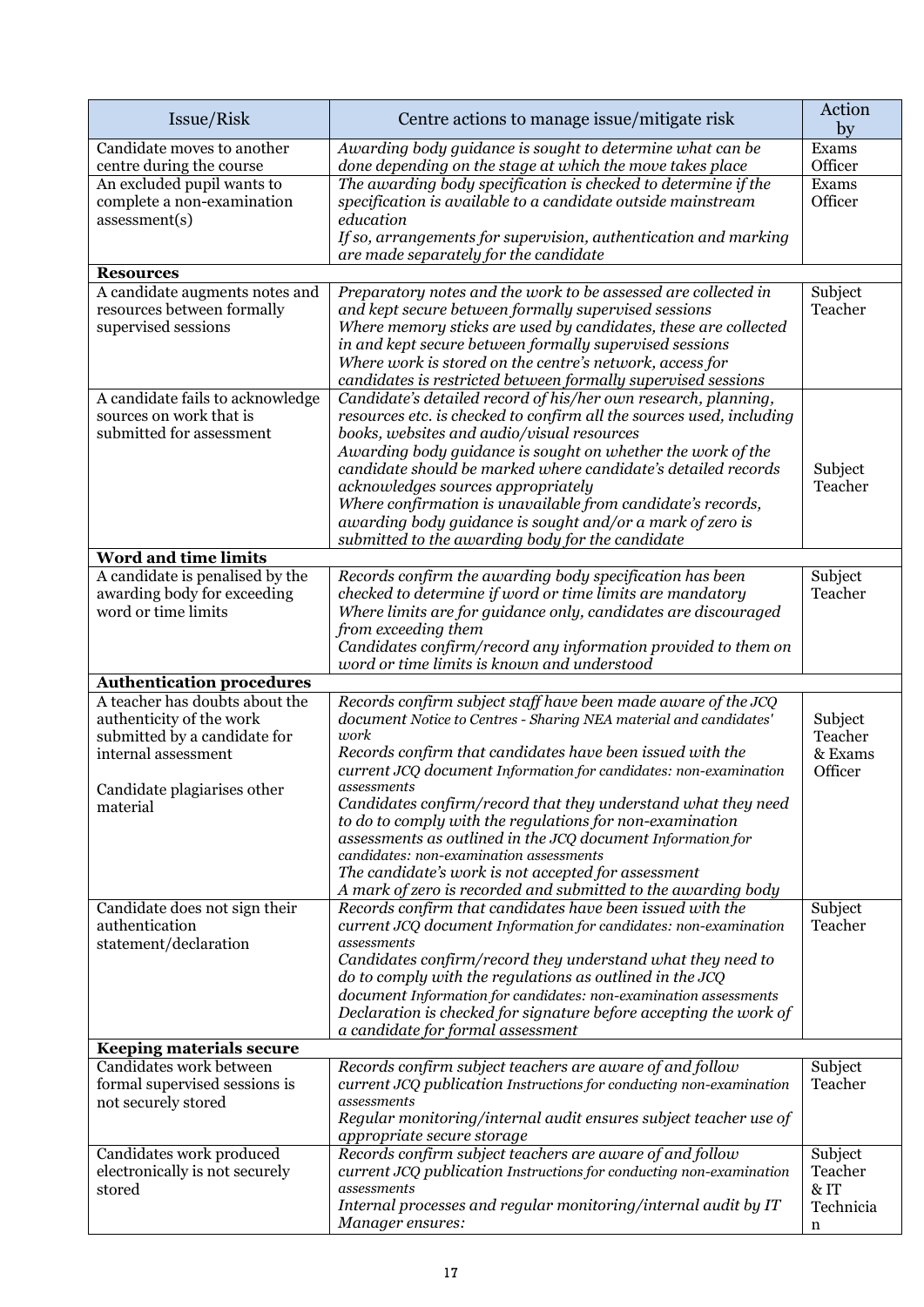| Issue/Risk                                                                                                                                                                                                                                                                        | Centre actions to manage issue/mitigate risk                                                                                                                                                                                                                                                                                                                                                                                                        | Action<br>by                             |
|-----------------------------------------------------------------------------------------------------------------------------------------------------------------------------------------------------------------------------------------------------------------------------------|-----------------------------------------------------------------------------------------------------------------------------------------------------------------------------------------------------------------------------------------------------------------------------------------------------------------------------------------------------------------------------------------------------------------------------------------------------|------------------------------------------|
|                                                                                                                                                                                                                                                                                   | access to this material is restricted<br>$\bullet$<br>appropriate security safeguards are in place<br>$\bullet$<br>an effective back-up strategy is employed so that an up<br>to date archive of candidates' evidence is maintained<br>any sensitive digital media is encrypted (according to<br>$\bullet$<br>awarding body guidance to ensure that the method of<br>encryption is suitable) to ensure the security of the data<br>stored within it |                                          |
|                                                                                                                                                                                                                                                                                   | Task marking – externally assessed components                                                                                                                                                                                                                                                                                                                                                                                                       |                                          |
| A candidate is absent on the day<br>of the examiner visit for an<br>acceptable reason                                                                                                                                                                                             | Awarding body guidance is sought to determine if alternative<br>assessment arrangements can be made for the candidate<br>If not, eligibility for special consideration is explored and a<br>request submitted to the awarding body where appropriate                                                                                                                                                                                                | Exams<br>Officer                         |
| A candidate is absent on the day<br>of the examiner visit for an<br>unacceptable reason                                                                                                                                                                                           | The candidate is marked absent on the attendance register                                                                                                                                                                                                                                                                                                                                                                                           | Subject<br>Teacher<br>& Exams<br>Officer |
|                                                                                                                                                                                                                                                                                   | Task marking – internally assessed components                                                                                                                                                                                                                                                                                                                                                                                                       |                                          |
| A candidate submits little or no<br>work                                                                                                                                                                                                                                          | Where a candidate submits no work, the candidate is recorded as<br>absent when marks are submitted to the awarding body<br>Where a candidate submits little work, the work produced is<br>assessed against the assessment criteria and a mark allocated<br>appropriately; where the work does not meet any of the<br>assessment criteria a mark of zero is submitted to the awarding<br>body                                                        | Subject<br>Teacher                       |
| A candidate is unable to finish<br>their work for unforeseen reason                                                                                                                                                                                                               | Relevant staff are signposted to the JCQ publication A guide to the<br>special consideration process (section 5), to determine eligibility and<br>the process to be followed for shortfall in work                                                                                                                                                                                                                                                  | Exams<br>Officer                         |
| The work of a candidate is lost<br>or damaged                                                                                                                                                                                                                                     | Relevant staff are signposted to the JCQ publication Instructions<br>for conducting non-examination assessments (section 8), to determine<br>eligibility and the process to be followed for lost or damaged<br>work                                                                                                                                                                                                                                 | Exams<br>Officer &<br>Subject<br>Teacher |
| Candidate malpractice is<br>discovered                                                                                                                                                                                                                                            | Instructions and processes in the current JCQ publication<br>Instructions for conducting non-examination assessments (section 9<br>Malpractice) are followed<br>Investigation and reporting procedures in the current JCQ<br>publication Suspected Malpractice: Policies and Procedures are<br>followed<br>Appropriate internal disciplinary procedures are also followed                                                                           | Exams<br>Officer                         |
| A teacher marks the work of a<br>candidate with whom they have<br>a close relationship e.g.<br>members of their family (which<br>includes step-family, foster<br>family and similar close<br>relationships) or close friends<br>and their immediate family (e.g.<br>son/daughter) | A conflict of interest is declared by informing the awarding body<br>that a teacher is preparing/teaching said child at the start of the<br>course<br>Marked work of said child is submitted for moderation whether<br>part of the sample requested or not                                                                                                                                                                                          | Exams<br>Officer                         |
| An extension to the deadline for<br>submission of marks is required<br>for a legitimate reason                                                                                                                                                                                    | Awarding body is contacted to determine if an extension can be<br>granted<br>Relevant staff are signposted to the JCQ publication A guide to the<br>special consideration process (section 5), to determine eligibility and<br>the process to be followed for non-examination assessment<br>extension                                                                                                                                               | Exams<br>Officer                         |
| After submission of marks, it is<br>discovered that the wrong task<br>was given to candidates                                                                                                                                                                                     | Awarding body is contacted for guidance<br>Relevant staff are signposted to the JCQ publication A guide to the<br>special consideration process (section 2), to determine eligibility and<br>the process to be followed to apply for special consideration for<br>candidates                                                                                                                                                                        | Exams<br>Officer                         |